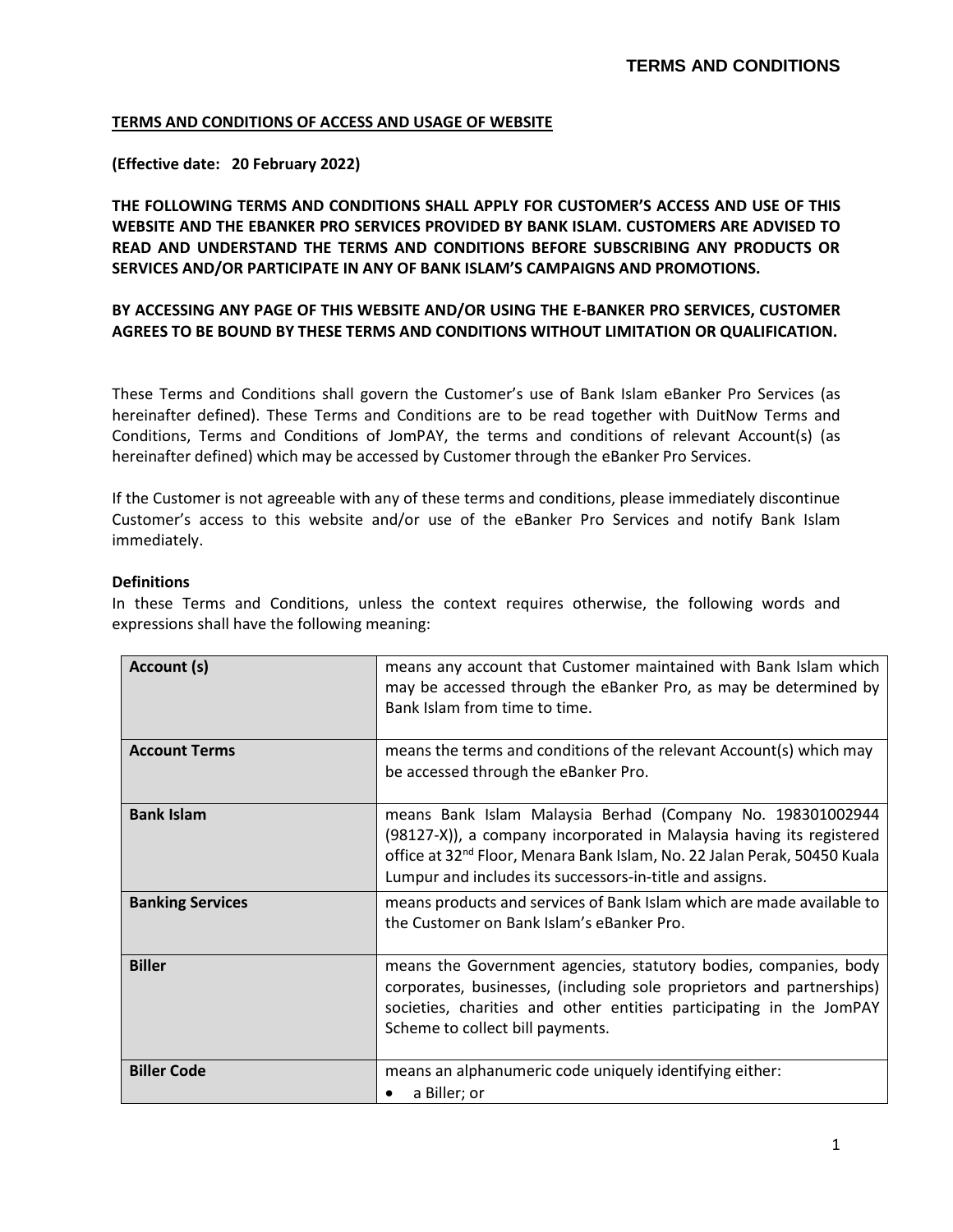|                           | a Biller's product or service category for purposes of routing<br>$\bullet$<br>payments to the Biller.                                                                                                                                                                                                                                                                                        |
|---------------------------|-----------------------------------------------------------------------------------------------------------------------------------------------------------------------------------------------------------------------------------------------------------------------------------------------------------------------------------------------------------------------------------------------|
| <b>Bill</b>               | means the latest bill, renewal notice and/or payment demand received                                                                                                                                                                                                                                                                                                                          |
|                           | by the Customer from a Service Provider.                                                                                                                                                                                                                                                                                                                                                      |
| <b>Browser</b>            | means a software use to navigate the internet.                                                                                                                                                                                                                                                                                                                                                |
| <b>Business Day</b>       | means any day from Monday to Friday on which Bank Islam is open for<br>business in Kuala Lumpur or Sunday to Thursday for Johor, Terengganu,<br>Kedah and Kelantan and exclude public holiday in Malaysia.                                                                                                                                                                                    |
|                           |                                                                                                                                                                                                                                                                                                                                                                                               |
| <b>Customer</b>           | means the valid legal entity (non-individual) (including it authorized<br>personnel) who subscribes Bank Islam eBanker Pro Services.                                                                                                                                                                                                                                                          |
| <b>Designated Account</b> | means one or more of the accounts designated by the Customer for<br>effecting transactions relating to the eBanker Pro Services and for the<br>debit of all fees, commissions and charges for the eBanker Pro Services.                                                                                                                                                                       |
| eBanker Pro               | means the system provided by Bank Islam to enable customer to<br>perform online banking transactions subject to these Terms and<br>Conditions with the use of a personal computer terminal or any<br>electronic device through the internet browser upon the correct input<br>of Customer's User ID, Password and Security Devices (if applicable);                                           |
| eBanker Pro Services      | means the services which are made available to the Customer as stated<br>in Bank Islam's website which include but not limited to account balance<br>inquiry, fund transfer, bill payment & JomPay, bill presentment (MyGST<br>Payment), Payroll, remittance (RENTAS and Foreign Telegraphic<br>Transfer), payment to Statutory Body (EPF, SOCSO, LHDN), Payment to<br>Tabung Haji and Zakat. |
| eMasjid                   | means the eBanker Pro Services tailored particularly for Mosque or<br>Surau users.                                                                                                                                                                                                                                                                                                            |
| eBanker Pro Lite          | means the eBanker Pro Services tailored particularly for SME users.                                                                                                                                                                                                                                                                                                                           |
| eBanker Pro iGFMAS        | means the eBanker Pro Services for Jabatan Akauntan Negara Malaysia<br>users.                                                                                                                                                                                                                                                                                                                 |
| eBanker Pro iSPEKS        | means the eBanker Pro Services for Bendahari Negeri users.                                                                                                                                                                                                                                                                                                                                    |
| <b>Equipment</b>          | means the equipment such as computer and internet line which are<br>necessary in order to operate the eBanker Pro Services.                                                                                                                                                                                                                                                                   |
| <b>Entrust Datacard</b>   | means a company, Entrust Datacard Corporation, that supplies Entrust<br>security device and soft token application to Bank Islam that is used to<br>authorize eBanker Pro Services transactions.                                                                                                                                                                                              |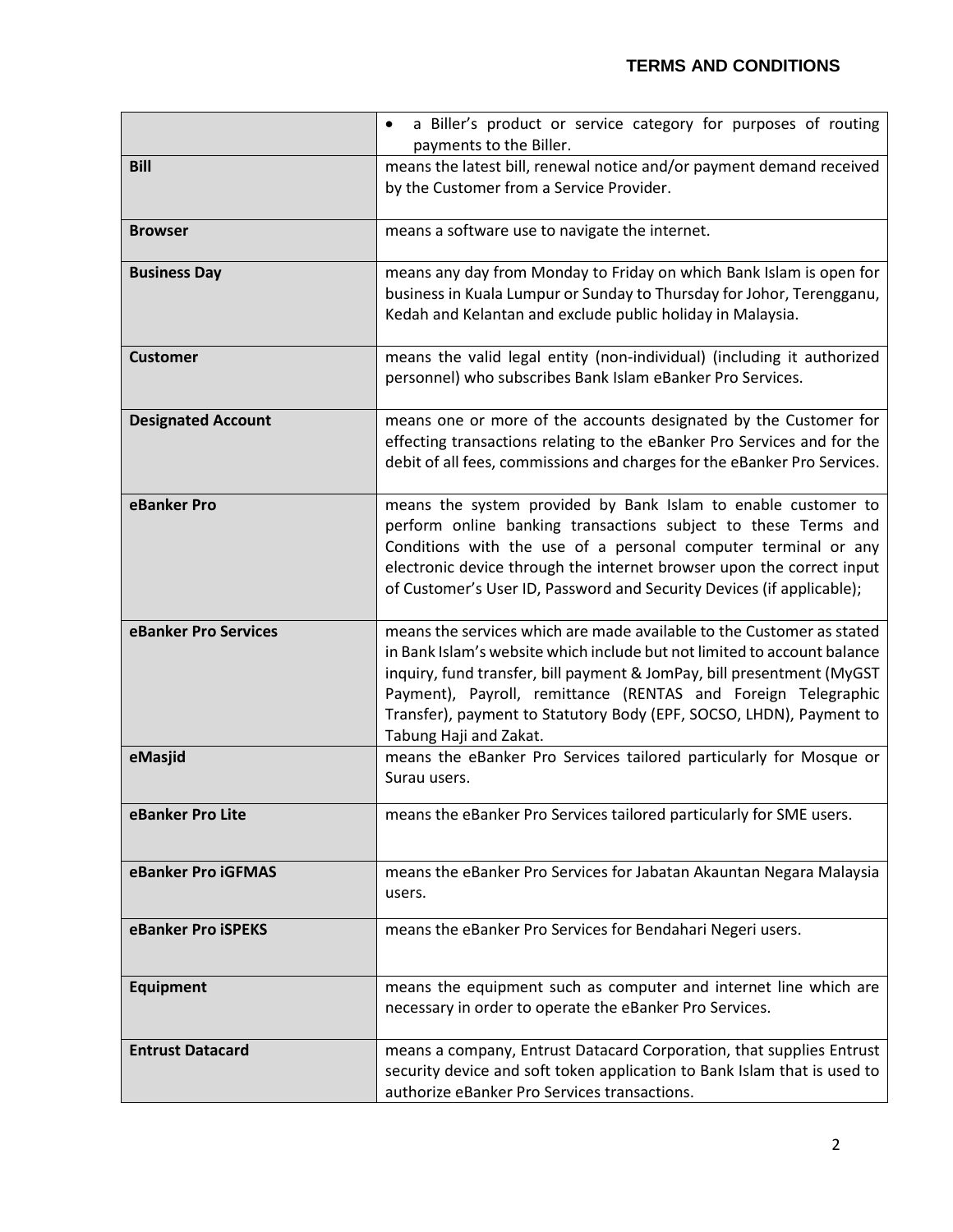| <b>FPX</b>                   | means real time internet-based online payment system which enables                             |
|------------------------------|------------------------------------------------------------------------------------------------|
|                              | buyer to make secured online payments using eBanker Pro.                                       |
|                              |                                                                                                |
| <b>IBG or Interbank GIRO</b> | means an interbank payment and funds transfer to other banks using                             |
|                              | PayNet exchange.                                                                               |
|                              |                                                                                                |
| <b>IBG Same Day Cut-Off</b>  | means the deadline on a Business Day                                                           |
|                              |                                                                                                |
|                              |                                                                                                |
| <b>DuitNow</b>               | means a service which allows customers to initiate and receive instant                         |
|                              | credit transfers using a recipient's account number or DuitNow ID.                             |
|                              |                                                                                                |
| <b>JomPAY</b>                | means bill payment services managed by PayNet.                                                 |
|                              |                                                                                                |
| <b>JomPAY brand</b>          | means the brand, icon, logo and/or marks for the JomPAY Scheme.                                |
| <b>JomPAY Scheme</b>         | means a service offered by PayNet which facilitates industry wide bill                         |
|                              | payments using standard Biller Code(s) and Recipient Reference                                 |
|                              | Numbers.                                                                                       |
|                              |                                                                                                |
| <b>User ID</b>               | means a log in name comprising of alphanumeric characters during first                         |
|                              | time registration. It is required by eBanker Pro to identify the log in user                   |
|                              | before granting access to eBanker Pro.                                                         |
|                              |                                                                                                |
| <b>User Guide</b>            | means the user guide issued by Bank Islam relating to the eBanker Pro                          |
|                              | Services and includes any updates or other guides as may be issued by                          |
|                              | Bank Islam from time to time.                                                                  |
|                              |                                                                                                |
| <b>Operating System</b>      | means a software that supports a computer basic function such                                  |
|                              | manages the computer hardware and software.                                                    |
|                              |                                                                                                |
| <b>PayNet</b>                | Payments Network Malaysia Sdn Bhd (Company<br>No:<br>means                                     |
|                              | 200801035403 (836743-D)) that operate payment systems and financial<br>market infrastructures. |
|                              |                                                                                                |
| Password                     | means a unique string of characters (includes alphanumeric and                                 |
|                              | selected symbols) chosen by the Customer and known only to Customer                            |
|                              | and Bank Islam's computer system constitutes the other part of                                 |
|                              | customer's electronic signature which must be keyed in by the                                  |
|                              | Customer in order for eBanker Pro system to authenticate Customer's                            |
|                              | User ID and grant Customer access to the eBanker Pro Services.                                 |
|                              |                                                                                                |
| Participant                  | means Bank Islam, being a member of the JomPAY Scheme.                                         |
|                              |                                                                                                |
| Payer                        | means individuals, companies, body corporates, government agencies,                            |
|                              | statutory bodies, societies and other Customers that make payments to                          |
|                              | Billers using JomPAY.                                                                          |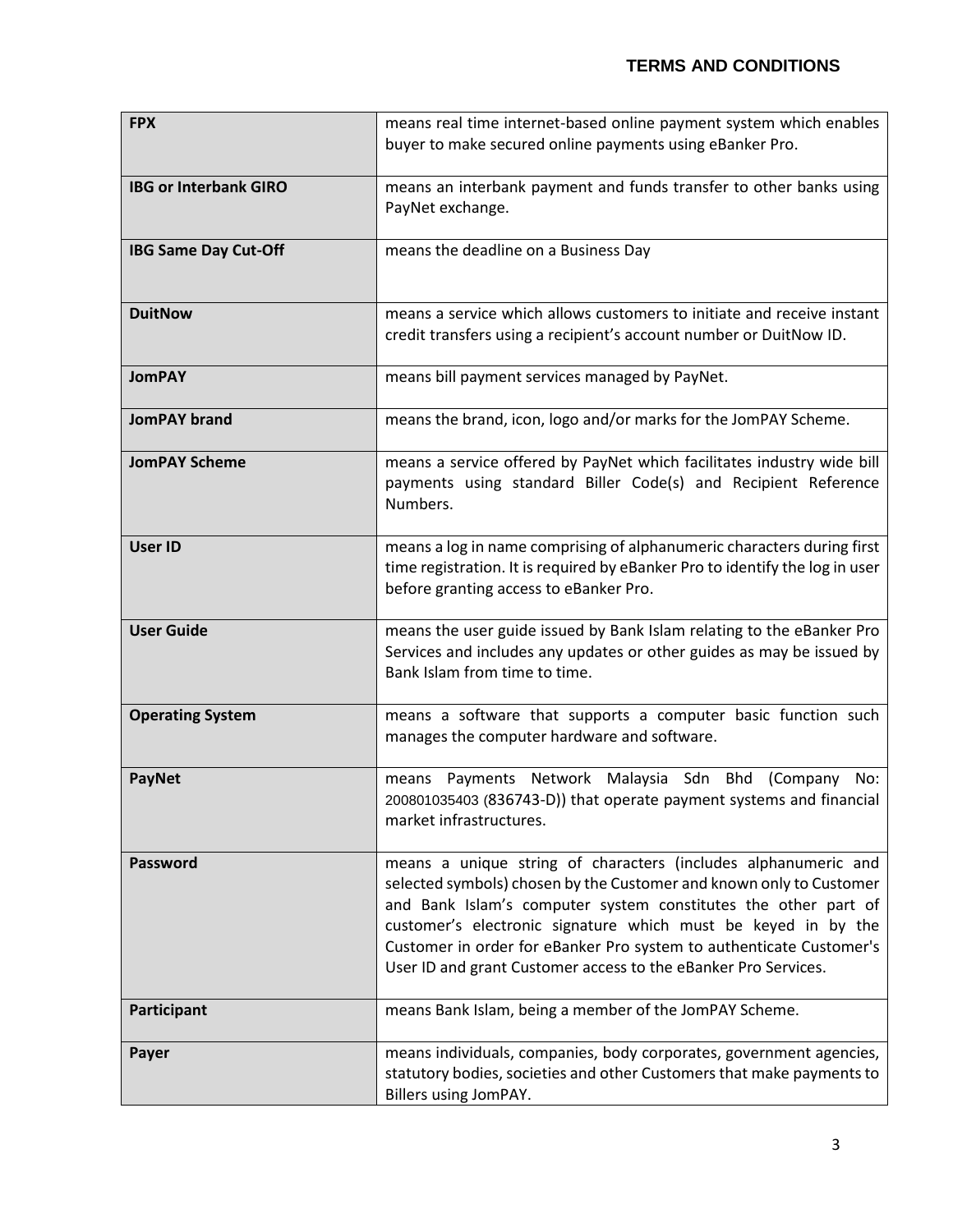| PIN                                         | means the acronym for "Personal Identification Number" which is<br>created via a Security device provided by Bank Islam to enable the<br>Customer to authorize transactions.                                                                             |
|---------------------------------------------|----------------------------------------------------------------------------------------------------------------------------------------------------------------------------------------------------------------------------------------------------------|
| <b>Pin Mailer</b>                           | means the document containing the User ID, Temporary Password, User<br>Role and Hardware token serial number (for Corporate System<br>Authoriser and Authoriser) to access to eBanker Pro Services generate<br>by eBanker Pro to the Customer via email. |
| Recipient Reference Number or<br><b>RRN</b> | means a unique identifier of the bill account assigned by a Biller to a<br>Payer, printed as reference on a Bill.                                                                                                                                        |
| <b>Ringgit Malaysia or RM</b>               | means the lawful currency of Malaysia.                                                                                                                                                                                                                   |
| Remittance                                  | means the transfer of funds by way of RENTAS and Telegraphic<br>Transfers and includes any other means whereby funds may be<br>transferred by Bank Islam to another financial institution or third party.                                                |
| <b>Terms and Conditions</b>                 | means these Terms and Conditions governing the use of Bank Islam's<br>eBanker Pro Services.                                                                                                                                                              |
| <b>Transaction Record</b>                   | means a record of any transactions performed by Customer via eBanker<br>Pro.                                                                                                                                                                             |
| <b>Security Device</b>                      | means security device provided by Entrust Datacard or any other<br>authorized party which is appointed by Bank Islam that is used to<br>authorize eBanker Pro transactions.                                                                              |
| <b>Service Provider</b>                     | means billing corporations approved by Bank Islam from time to time<br>and displayed on the eBanker Pro bill payment screen.                                                                                                                             |

### **Interpretation**

- i. Words importing the singular shall include the plural and vice versa.
- ii. Words importing the masculine gender shall include the feminine and neuter genders and vice versa.
- iii. All references to provisions of statutes include subsidiary legislation and all modifications, recertification and re-enactment of or to such statutes and subsidiary legislations from time to time and for the time being in force.
- iv. Any banking term not specifically defined or described herein shall be construed in accordance with the general practice of banks and finance companies in Malaysia. Any term relating to computer technology not specifically defined or described herein shall be construed in accordance with general practice and the custom of trade of computer companies and the information technology industry in Malaysia.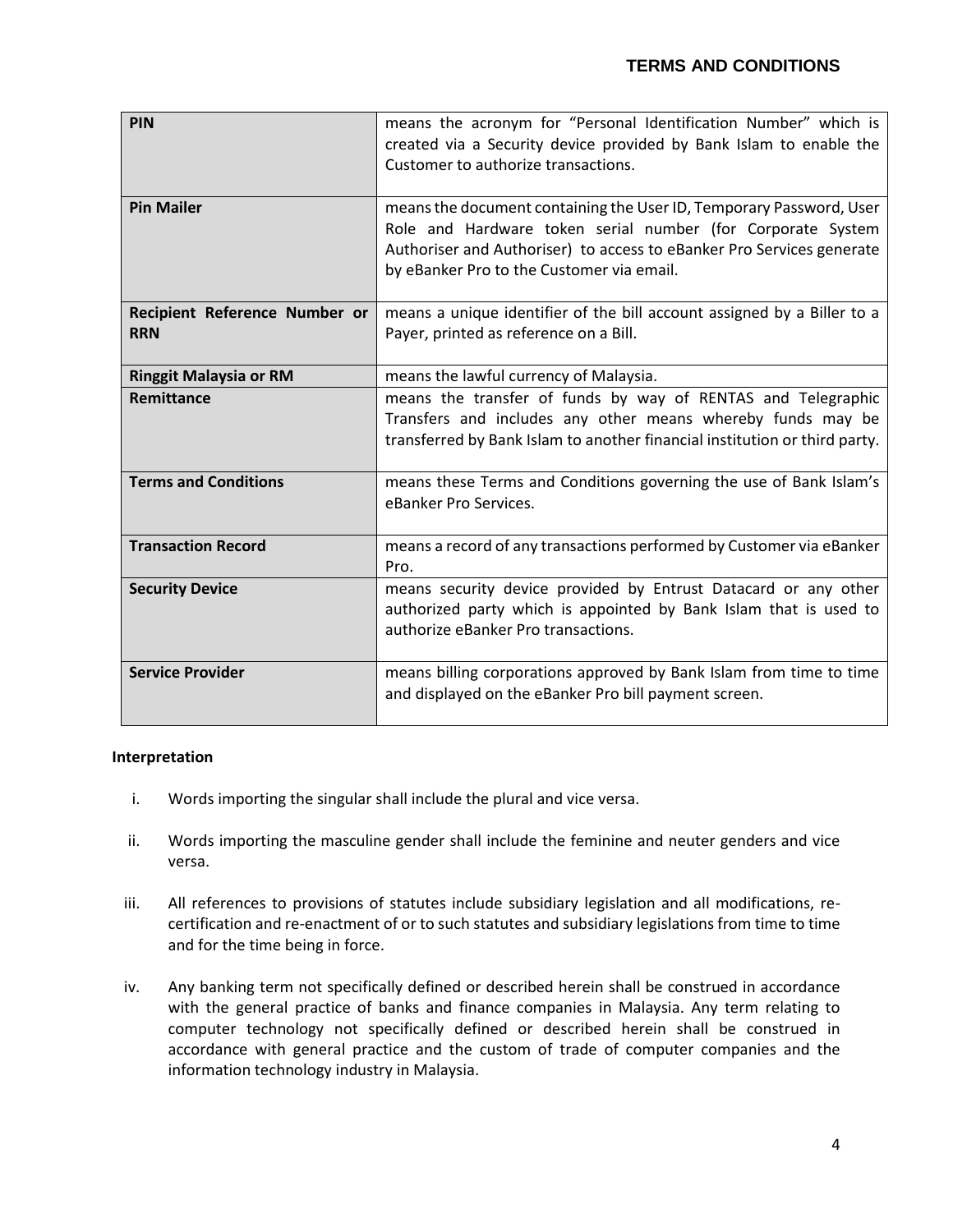v. In the event of any conflict in the interpretation of these Terms and Conditions and any translation of the Terms and Conditions in any language, the English version of this Terms and Conditions shall prevail.

### **A. USAGE OF EBANKER PRO SERVICES/WEBSITE ACCESS**

#### **1. Application of these Terms and Conditions**

- 1.1. The Terms and Conditions herein and all supplements, amendments and variations shall collectively constitute the agreement between the Customer and Bank Islam, and shall apply to Bank Islam's eBanker Pro Services.
- 1.2. The Terms and Conditions operate in conjunction with the respective terms and conditions and rules and regulations governing the relevant Account(s), which the Customer is advised to read and understand before agreeing to be bound by the use of the eBanker Pro website or any of its pages.
- 1.3. All products and services provided by Bank Islam are subjected to these Terms and Conditions, including the offering of services under eMasjid and eBanker Pro Lite and to be read together with eBanker Pro Services offered where relevant.

### **2. General**

- 2.1 The information, material, content or advice contained in this website does not constitute an invitation to treat or offer to enter into legally binding contract with Bank Islam and is provided for general information only.
- 2.2 The information, material, products and services described or offered in this website are not intended for distribution to, or use by, any person or entity in any jurisdiction or country where such distribution or use would be contrary to law or regulation or which would subject Bank Islam to any restriction within such jurisdiction or country.
- 2.3 The Customer is advised to seek independent legal, financial or other advice as the Customer deems necessary at all times before making any decision based on any such information, material, content or advice.
- 2.4 The Customer shall be solely responsible in making his own assessment when accessing and using this website, the contents and services herein. Further, by assessing and using the services under these Terms and Conditions shall be at Customer's sole rights at all times.

### **3. Disclaimers**

- 3.1 References to information and material contained in the website include such information and material that may be provided by third parties. Bank Islam advises the Customer to visit, telephone, e-mail, fax or write to such parties for more information or to confirm the information contained herein.
- 3.2 Bank Islam does not make any express or implied warranties, representations or endorsements including but not limited to any warranties of title, non-infringement, merchantability, usefulness, operation, completeness, correctness, accuracy, satisfactory quality, reliability, fitness for a particular purpose in respect of the website, the material, information and/or functions therein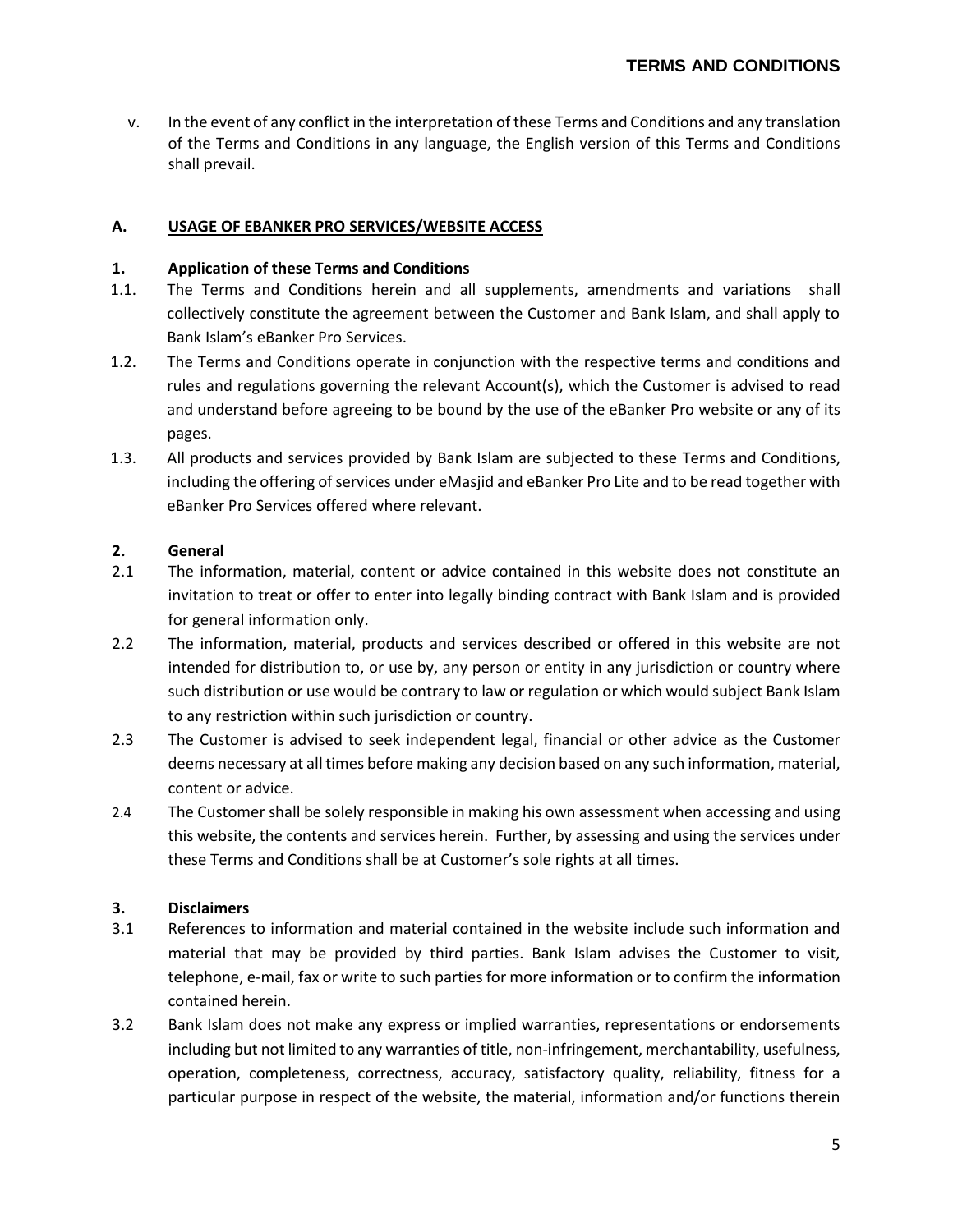and expressly disclaims liability for errors and omissions in such materials, information and/or functions. With derogation of the above and/or the Terms and Conditions of the applicable Terms and Conditions governing all the products and services of Bank Islam, reasonable measures will be taken by Bank Islam to ensure the accuracy and validity of all information relating to the transactions and products of Bank Islam.

- 3.3 Bank Islam shall not be responsible or liable for any loss or damage, caused or incurred or suffered by the Customer or any other person as a consequence of the use of Bank Islam's eBanker Pro Services except if the loss or damage is caused or incurred or suffered by the customer is directly attributable to Bank Islam's gross negligence, wilful default or fraudulent conduct.
- 3.4 Further, Bank Islam does not warrant or represent that access to the whole or parts of the website, the materials, information and/or functions contained therein will be provided uninterrupted or free from errors or that any identified defect will be corrected, or that there will be no delays, failures, errors or loss of transmitted information, that no viruses or other contaminating or destructive properties will be transmitted or that no damage will occur to the Customer's computer, laptop, tablet, mobile device, or any other devices that are used to access the above.

#### **4. Links**

4.1 Throughout the Customer's access of this website and use of the services herein, the Customer will come across hyperlinks to third parties' websites, which are not under Bank Islam's control, unless stated otherwise. These hyperlinks are provided for the Customer's reference only and do not represent in any way whatsoever Bank Islam's endorsement or sanction of the same. Accordingly, Bank Islam shall not be responsible or liable for the Customer's access and use of the same or any information or materials available therein. Bank Islam shall also not be responsible for any form of transmission or communication between the Customer and the said third parties or the Customer's participation or use of their information, materials, services or promotions. For this purpose, the Customer agrees to be solely responsible for the same or any portion thereof.

#### **5. Customer's Conduct**

5.1 The Customer agrees that the access of this website and use of the services herein shall at all times be in accordance with all legislation, laws and regulations governing the same and the Customer shall not, at any time whatsoever, attempt or assist any other person to transmit any materials, data, communication and/or information ("Content"), through this website or services herein, which is abusive, defamatory, infringes another person's rights, constitutes a criminal offence or gives rise to civil liability, encourages racism, promotes hatred, contains pornography or pedophilia, contains any viruses or deleterious files and/or is otherwise objectionable to public morals and decency involving any Shariah non-compliance event. The Customer also agrees not to hack or attempt to gain unauthorised access into this website and the Banking Services herein, disrupt the security of its resources, provide information, which is inaccurate or false, and/or otherwise abuse and misuse this website and the services herein. If at any time the Customer discovers or suspects the occurrence of any of these activities, the Customer is required to notify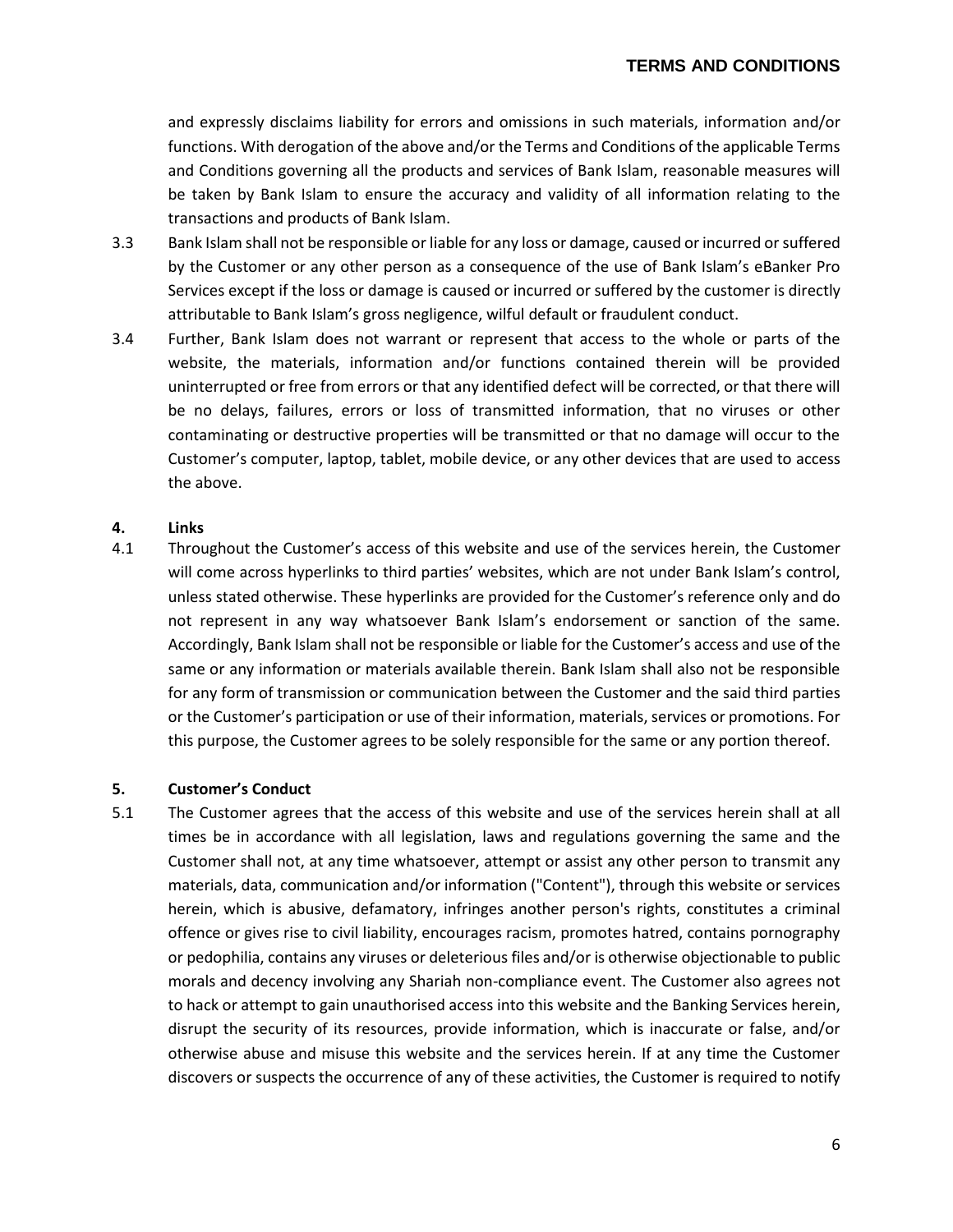Bank Islam immediately and in failing or delaying to do so, the Customer may also be held liable for the same.

- 5.2 Bank Islam is not obliged to monitor or review the Customer's access of this website or use of the Banking Services herein. However, Bank Islam may do so from time to time for Bank Islam's own purposes or where Bank Islam is compelled to do so under these Terms and Conditions, without any liability whatsoever to the Customer.
- 5.3 The Customer in using the eBanker Pro Services undertakes and agrees:
	- to ensure that only persons duly authorized ("the Authorised Persons") by the Customer shall have access and / or perform transactions under the eBanker Pro Services;
	- to observe all safeguards and security measures as may be prescribed by Bank Islam from time to time in connection with the eBanker Pro Services including the safety of its User ID and Password; and
	- to ensure the Authorised Persons will at all times observe all instruction or user guide (s) published/supplied by Bank Islam on the use and operation of the eBanker Pro Services.
- 5.4 The Customer shall, at all times, be responsible for obtaining and using the necessary internet browser and/or any other hardware and/or software necessary including any new and recent versions thereof, which is necessary to obtain access to eBanker Pro Services at the Customer's own risk and expense.
- 5.5 The Customer shall be responsible for the maintenance of any account that the Customer may have with a network service provider for the Customer's to access to eBanker Pro Services and the Customer hereby agrees, acknowledges and understands that such access will, to that extent, be subject to the terms and conditions of the Customer's network service provider.
- 5.6 The Customer acknowledges and agreesthat Bank Islam shall not be held liable for the Customer's inability to access eBanker Pro Services or any part thereof, rejection of Customer's transactions, the incorrect processing of the Customer's transactions as a result of the Customer's failure to maintain the Customer's account with the network service provider or the Customer's failure to obtain or use the necessary Internet browser and/or other hardware and/or software including but not limited to any failure to upgrade the relevant Internet browser and/or software or to use the new and recent versions of the same as may be required by Bank Islam.
- 5.7 The Customer agrees to observe all security measures in relation to the Customer's Account(s) including the access and use of eBanker Pro Services as specified in these Terms and Conditions and any other rules and regulations, policies or guidelines as may be in force in relation thereto.
- 5.8 The Customer shall furnish Bank Islam with complete, accurate and timely data, information and Instructions in relation or in connection with any transactions and performance o made through eBanker Pro Services.
- 5.9 The Customer shall not interfere with the access to and use of eBanker Pro Services or Banking Services by other customers and the Customer shall not use eBanker Pro Services for any purpose other than conducting authorised transactions pertaining to Customer's Account(s). Customer shall also not hack, attempt to hack or gain unauthorised access, whether directly or indirectly, into eBanker Pro Services, any other customer's account(s) and/or the Banking Service(s), for any purpose whatsoever.
- 5.10 The Customer shall observe all reasonable propriety and etiquette in the Customer's communications with Bank Islam and shall not communicate any obscene or defamatory information to Bank Islam whether through eBanker Pro Services or otherwise.
- 5.11 The Customer is advised to check notice sent by Bank Islam to ensure Customer is aware of any update of Bank Islam's relevant and applicable policies and practices and other terms applicable to Customer's Account(s), the Banking Services and eBanker Pro Services.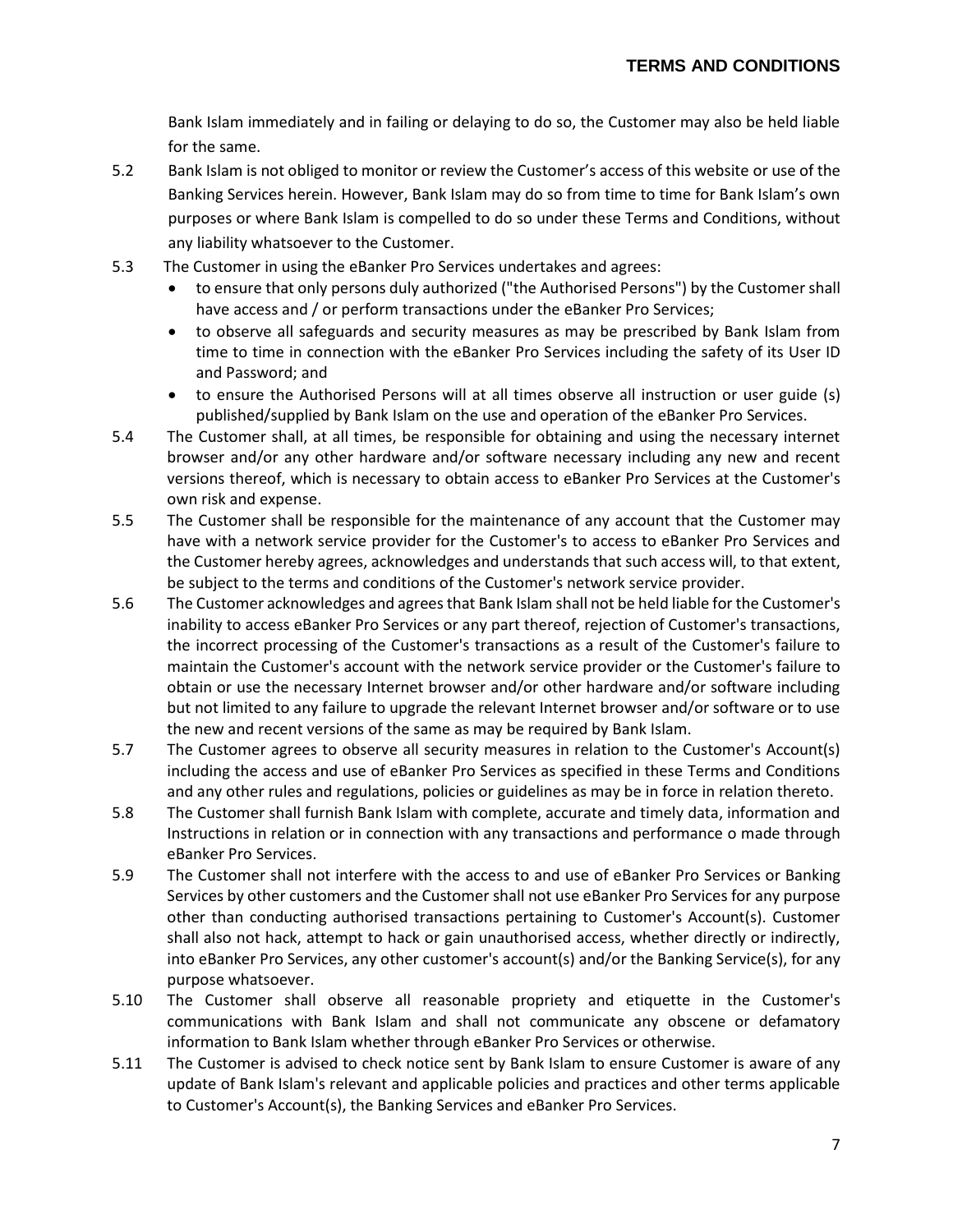- 5.12 The Customer shall not install or use eBanker Pro Services on a jail-broken or rooted device. Unauthorised modifications to any tablets' and mobile devices' operating systems ("jail-breaking or rooting") bypasses security features and can cause numerous issues to the hacked devices. Bank Islam strongly caution against installing eBanker Pro Services in any hacked tablets and mobile devices.
- 5.13 The Customer shall at all times ensure that the eBanker Pro Services shall be used solely in compliance with the Shariah principles.

### **6. Confidential Information**

- 6.1 The Customer is advised to read and understand Bank Islam Privacy Notice (which is available at https://eBankerPro.bankislam.biz) and this Terms and Conditions. Customer's continuance access of this website shall be regarded as that Customer agree to be bound to the said Privacy Notice and Terms and Conditions.
- 6.2 In the event the Customer provides personal and financial information relating to third parties, including information relating to the Customer's next-of-kin and dependents, for the purpose of opening or operating their account(s) / facility (ies) with Bank Islam or otherwise subscribing to Bank Islam's products and services, the Customer:
	- a. confirms it has obtained their consent or are otherwise entitled to provide this information to Bank Islam and for Bank Islam to use it in accordance with these Terms and Conditions of Bank Islam's eBanker Pro Services;
	- b. agrees to ensure that the personal and financial information of the said third parties is accurate;
	- c. agrees to update Bank Islam in writing in the event of any material change to the said personal and financial information; and
	- d. agrees to Bank Islam's right to terminate Bank Islam's eBanker Pro Services should such consent be withdrawn by any of the said third parties.
- 6.3 Where the Customer instructs Bank Islam to effect any sort of cross-border transaction (including to make or receive payments), the details relevant to the cross-border transaction (including information relating to those involved in the said transaction) shall be received from or sent abroad, where it could be accessible (whether directly or indirectly) by overseas regulators and authorities in connection with their legitimate duties (e.g. the prevention of crime). In instructing Bank Islam and/or Bank Islam's agents to enter into any cross-border transaction on the Customer's behalf, the Customer agrees to the above said disclosures on behalf of themselves and others involved in the said cross-border transaction.
- 6.4 Even after the Customer has provided Bank Islam with any information, the Customer will have the option to withdraw the consent given earlier. In such instances, Bank Islam will have the right to not provide or discontinue the provision of any product, service, account(s) and/or facility (ies) that is/are linked with such information.
- 6.5 Bank Islam reserves the right to amend this clause from time to time and shall provide 21 days prior notification to the Customer in writing and place any such amendments on Bank Islam websites and/or by placing notices at the banking halls or at prominent locations within Bank Islam's branches.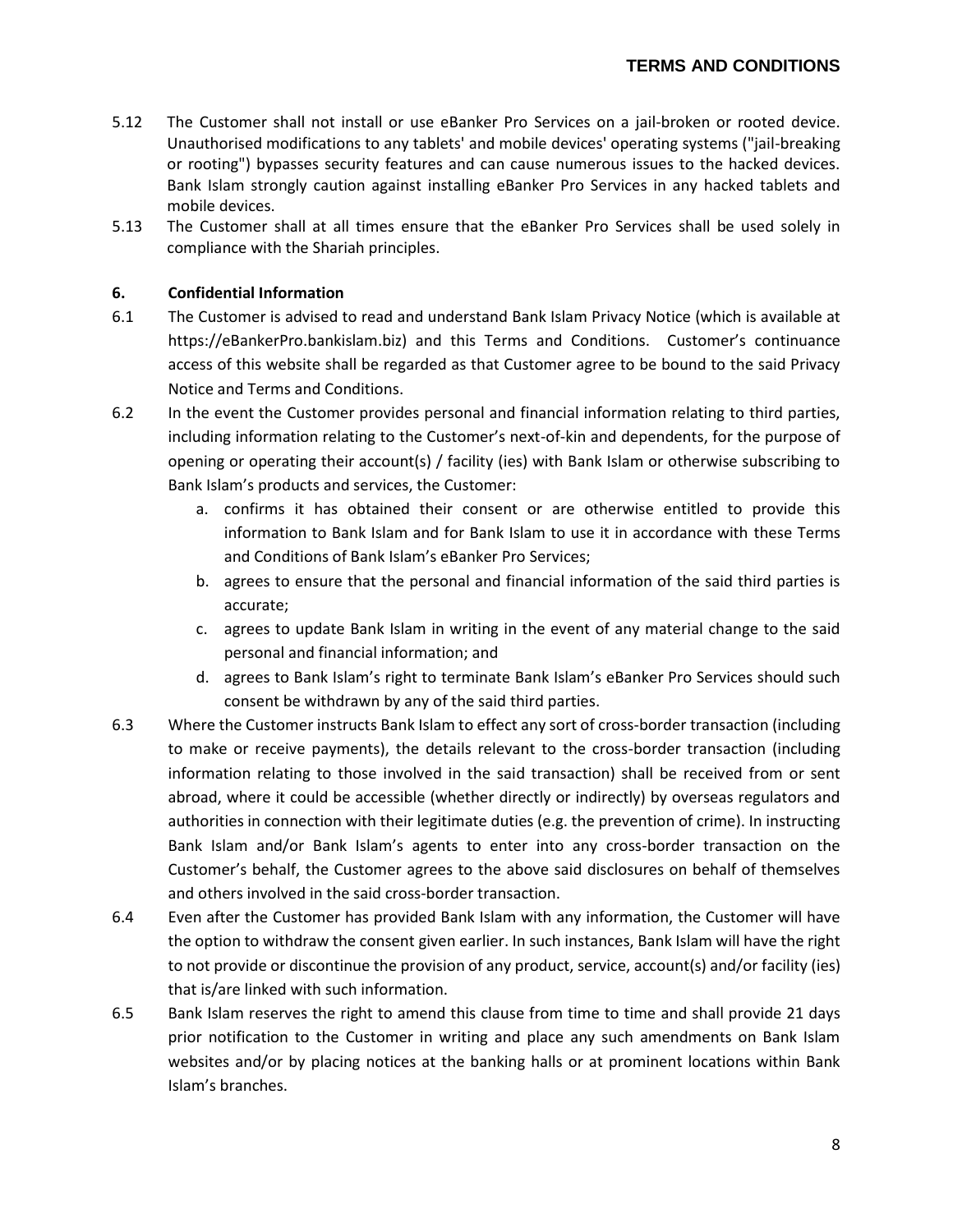6.6 This clause shall be without prejudice to any other clause in Terms and Conditions of Bank Islam's eBanker Pro Services which provides for the disclosure of information.

# 7. **Copyright**

- 7.1 Unless otherwise indicated, the copyright in the website and its contents, including but not limited to the text, images, graphics, sound files, video files, and their arrangement, are the property of Bank Islam, and are protected by applicable Malaysian and international copyright laws. No part or parts of this website may be modified, copied, distributed, retransmitted, broadcasted, displayed, performed, reproduced, published, licensed, transferred, sold or commercially dealt with in any manner without the express prior written consent of Bank Islam.
- 7.2 The Customer also may not, without Bank Islam's express prior written consent, insert a link to this website on any other website, frame or "mirror" any material contained on this website on any other server.
- 7.3 Any such unauthorised reproduction, retransmission or other copying or modification of any of the contents of Bank Islam's website may be in breach of statutory or common law rights which could be the subject of legal action. Bank Islam disclaims all liability which may arise from any unauthorised reproduction or use of the contents of Bank Islam's website.

# **8. Trademarks**

- 8.1 All trademarks, service marks, and logos displayed in this website are the property of Bank Islam and/or their respective third party proprietors as identified in the website.
- 8.2 Unless the prior written consent of Bank Islam or the relevant third party proprietor of any of the trademarks, service marks or logos appearing on the website has been obtained, no license or right is granted to any party accessing this website to use, download, reproduce copy or modify such trademarks, services marks or logos. Similarly, unless the prior written consent of Bank Islam or the relevant proprietor has been obtained, no such trade mark, service mark or logo may be used as a link or to mark any link to Bank Islam's website or any other site.

# 9. **Exclusion**

9.1 Bank Islam shall not be liable for any loss or damages howsoever arising whether in contract, tort, negligence, strict liability or any other basis, including without limitation, direct or indirect, special, incidental, consequential or punitive damages, or loss of profits or loss of savings arising in connection with Customer access or use or the inability to access or use this website (or any third party link to or from Bank Islam's website).

# **10. Miscellaneous**

10.1 Bank Islam reserves the right to modify, vary or amend (including limit, replace or delete) this website, the services herein and the Content or any portion thereof as well as to terminate or restrict Customer's access and/or use of the same at any time. Pursuant thereto, where Bank Islam believes that such modifications are substantial or materially affect your access and use of the same, Bank Islam shall notify Customer of such modifications by notice, among others, displayed on this Website at least seven (7) days before the said modifications come into effect, except where circumstances beyond Bank Islam's control, limit, ability and efforts to do so.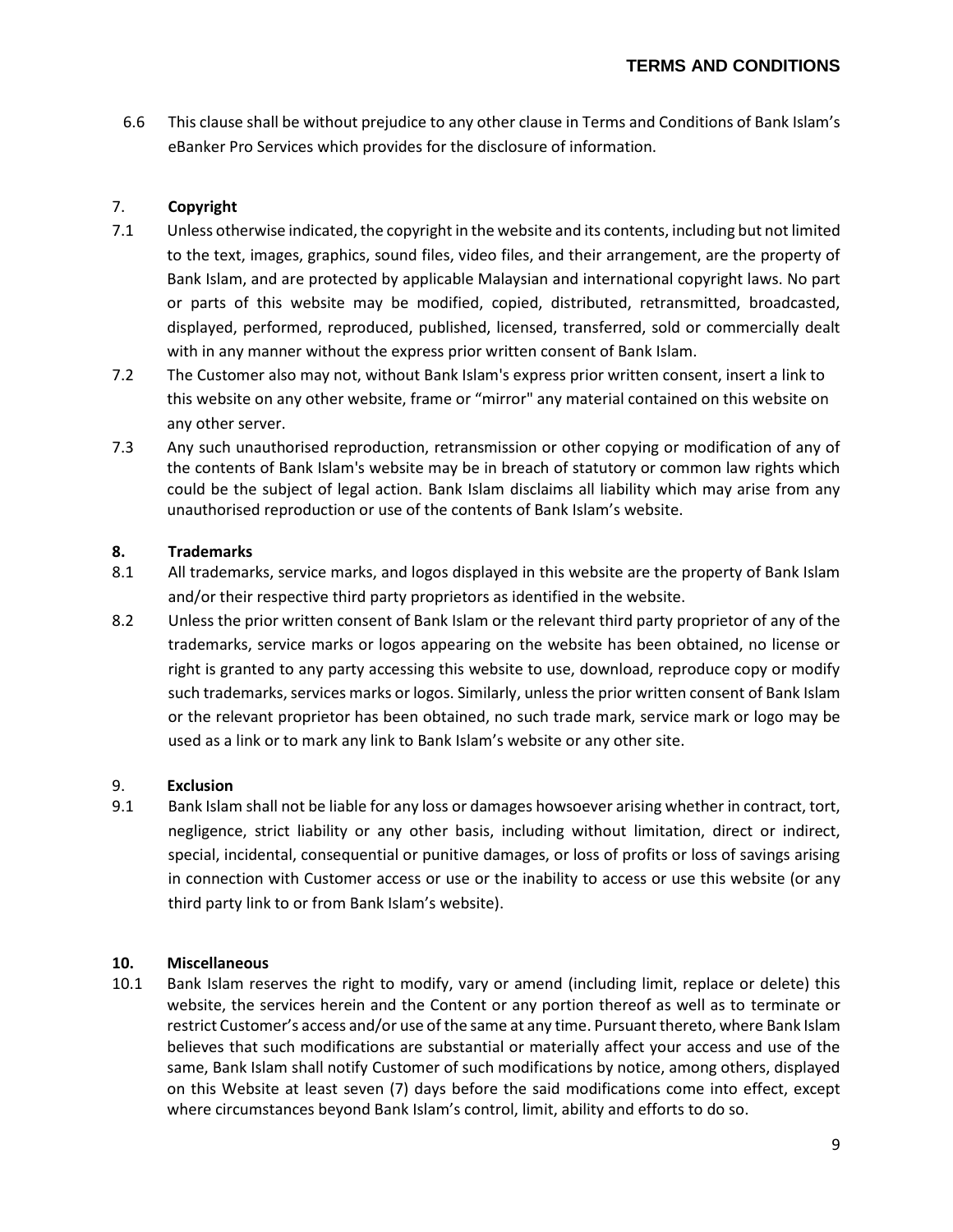### **THE EBANKER PRO SERVICES**

#### **11. Application to Subscribe to eBanker Pro Services**

- 11.1 Customer must have an existing Account with Bank Islam in order to subscribe for eBanker Pro Services. The Customer is also required to complete and submit the relevant form(s) or documentation as prescribed by Bank Islam.
- 11.2 The Customer acknowledges and agrees that Bank Islam has the right whether to accept or reject the application for eBanker Pro Services. Bank may disclose the reason for declining subject to any restriction under any written law.

#### **12. Account Terms and Conditions**

- 12.1 The Customer's use of the eBanker Pro Services is governed by these Terms and Conditions, to be read together with DuitNow Terms and Conditions, Terms and Conditions of JomPAY, the relevant Account Terms, the terms and conditions governing the accounts, services and/or products of Bank Islam, Bank Islam's rules and regulations and the rules and regulations of any funds transfer system to which Bank Islam is subject to.
- 12.2 The Customer is required and hereby agrees to properly maintain and comply with the relevant Account Terms and any other rules and/or regulations governing the said account(s).

### **13. Equipment And Network Access**

- 13.1 The Customer, shall at its own cost and expense, be responsible for the purchase, cost, installation and operation of the computer equipment, for the software (including internet browser software) used in accessing the eBanker Pro Services and for the maintenance of an account with a network service provider to enable Customer to access the eBanker Pro Services.
- 13.2 The Customer shall be responsible for all telecommunication charges incurred including such subscription charges, fees and other charges imposed by the network service provider and any other third parties.

#### **14. Access to the eBanker Pro Services**

- 14.1 The Customer shall appoint, and / or nominate the Corporate System Administrator in the application form together with the Corporate System Authorizer(s) for the purpose of eBanker Pro Services. Customer shall notify Bank Islam for any changes to the Corporate System Administrator and Corporate System Authorizer (s)
- 14.2 The Customer further agrees that the Corporate System Administrator and Corporate System Authorizer is empowered to appoint, nominate and /or update the end user which includes Corporate Maker, Corporate Checker, Corporate Observer, Corporate Authorizer, Corporate Releaser and any other role created by Bank Islam for eBanker Pro to perform transaction(s) and / or access to eBanker Pro Services.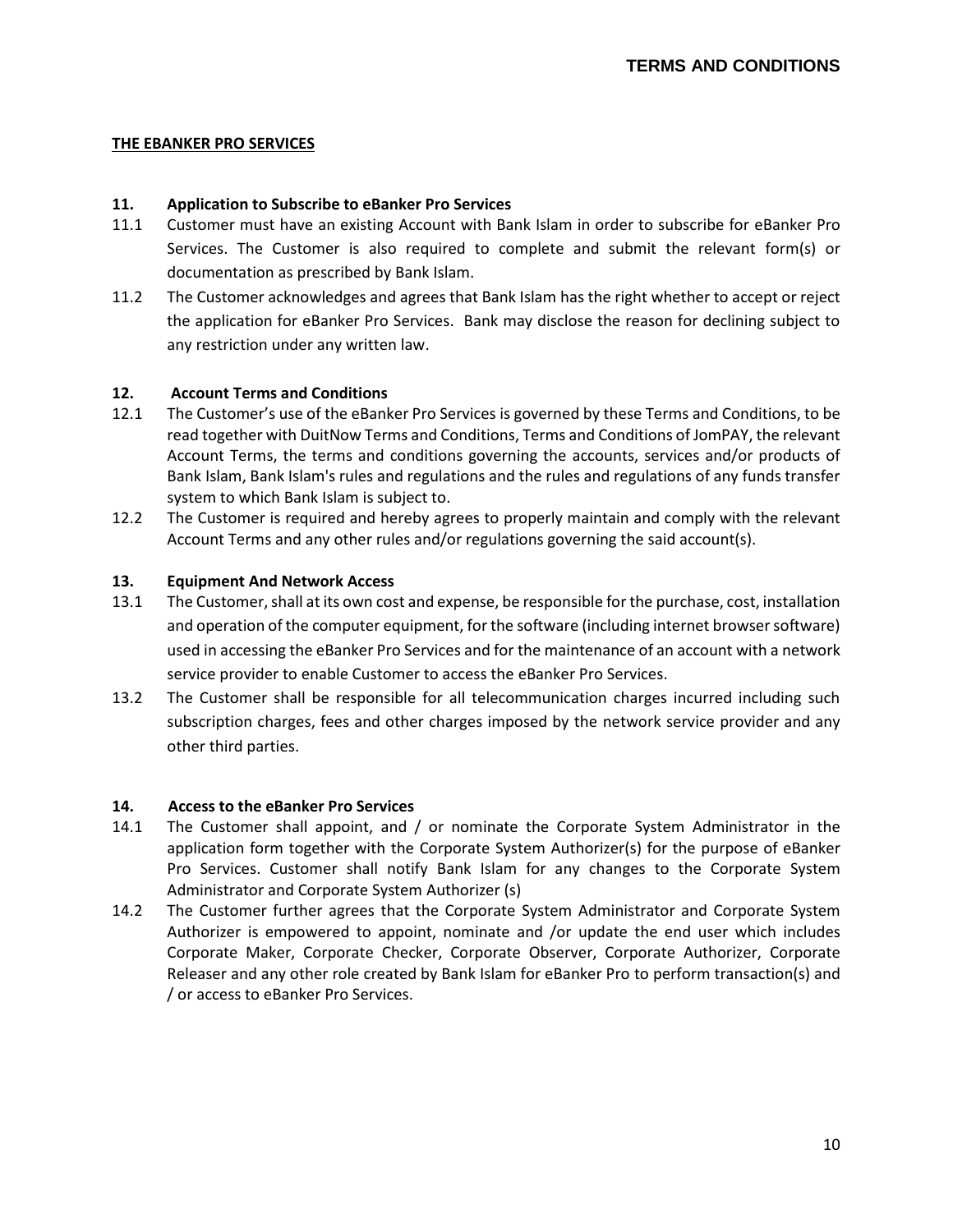- 14.3 Upon the online registration of the eBanker Pro Services and subject to the Corporate System Administrator maintenance of the relevant Account(s) with Bank Islam, the Customer will be able to access the following eBanker Pro Services:
	- a) Account Information, Transaction History, Account Summary; View FX Rate, Trade Finance Account Inquiry
	- b) Funds Transfer, Third Party Account Fund Transfer, DuitNow;
	- c) Direct Bill Payment with Service Provider; JomPAY
	- d) Cheque management which includes cheque book request, cheque status inquiry, cheque return inquiry and stop cheque;
	- e) Such other banking services as Bank Islam and / or any other third party may from time to time, make available to the Customer on the eBanker Pro Services; and/or
	- f) any other services selected and as confirmed by Customer in the registration form.

### **15. Authorization**

15.1 The Customer hereby authorises Bank Islam to act in accordance with the written instruction(s) given by the Customer as set out in the Board Resolution / Letter of Instruction in respect of the eBanker Pro Services including but not limited to authorizing Bank Islam to withdraw, transfer or otherwise deal with any and / or of the Customer's monies in any Account(s) maintained with Bank Islam.

### **16. Instructions**

- 16.1 The Customer hereby further agrees that such instruction(s) given by the company shall be binding on themselves upon their transmission to Bank Islam. The instruction (s) given are Transaction Record submitted via eBanker Pro Services for execution.
- 16.2 The Customer agrees that it is the Customer's responsibility to review regularly the Transaction Record and the Customer further agrees that save and except for negligence, wilful default or misconduct and / or breach of specified terms on the part of Bank Islam, the Customer shall not hold Bank Islam liable for any damage, interruptions, omission, errors, delay or from its nonreceipt or misinterpretation of the Customer's instructions.
- 16.3 The Customer shall, at all times, be responsible for all instruction (s) transmitted to Bank Islam and hereby agrees and acknowledges that Bank Islam would be entitled to rely on and treat any instruction (s) made, submitted or effected pursuant to the use of eBanker Pro Services.
- 16.4 Should the Customer have any reason to believe that an instruction has not been accurately or completely received by Bank Islam, the Customer shall inform Bank Islam immediately by telephone at its eBanker Pro Services Customer Helpdesk at 03 2782 1314/1315 (from 9 am to 6 pm Monday to Friday except on public holiday in the Federal Territory of Kuala Lumpur) and in any case not later than twenty four hours (24) after transmission of the relevant instruction(s) by the Customer.
- 16.5 Bank Islam reserves the right to refuse to carry out any instructions given by the Customer for any reason, including but not limited, where such instructions are in violation of any of these Terms and Conditions and / or such instructions are inconsistent with any of Bank Islam's policies and other rules and regulations as may be in-force from time to time.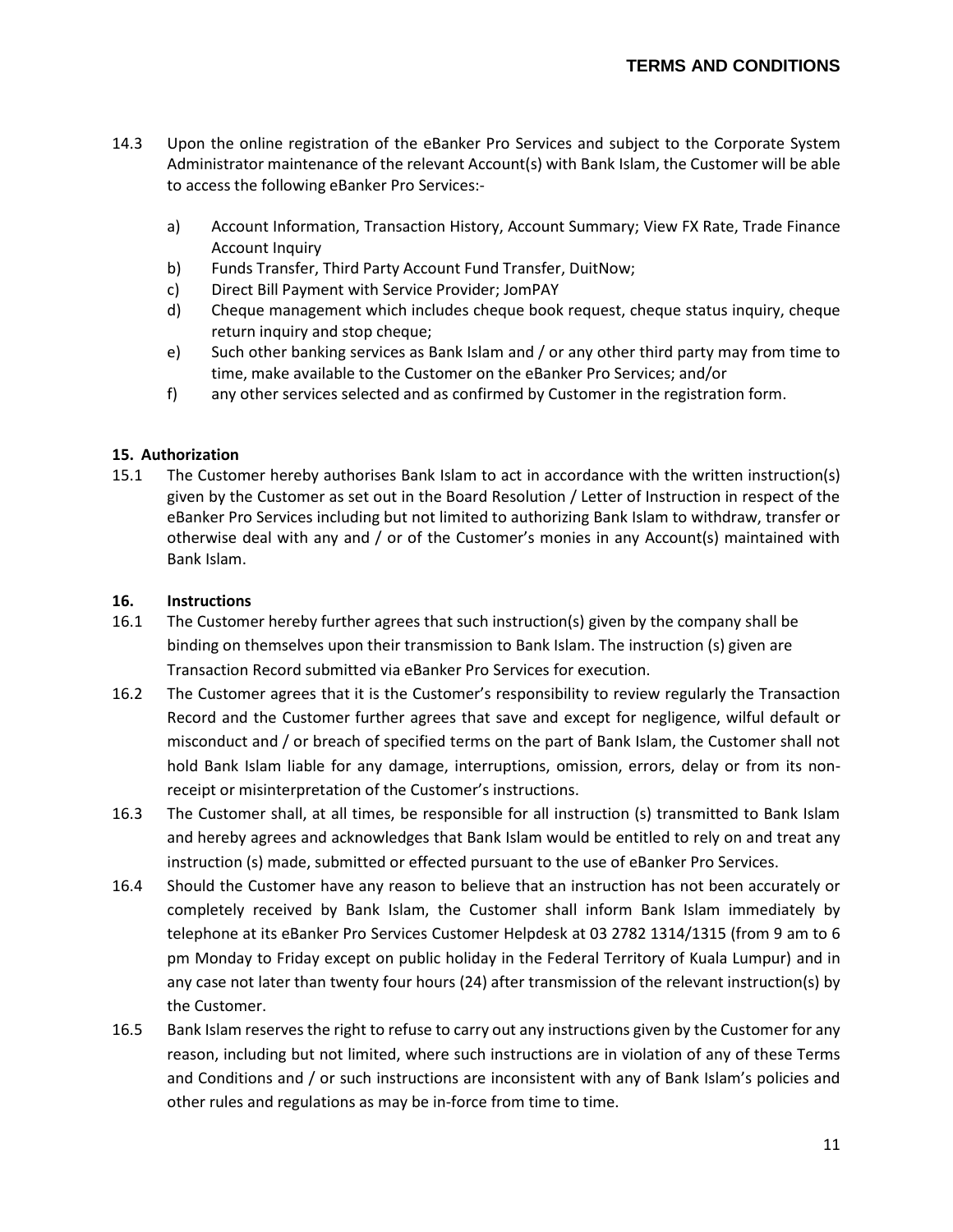## **17. Availability of eBanker Pro Services**

- 17.1 The eBanker Pro Services are intended to be available 24 hours and seven (7) days a week. However, the Customer acknowledges that at certain times some or all of the eBanker Pro Services may not be available and not accessible due to system maintenance or for any reasons beyond the control of Bank Islam. Bank Islam will use reasonable efforts to notify the Customer on eBanker Pro Services unavailability from time to time.
- 17.2 In the event that any or all of the eBanker Pro Services are not accessible for whatever reason, the Customer may use alternative means, including but not limited to Bank Islam's branch, to issue instructions in respect of the eBanker Pro Services.

### **18. Account(s) Information**

18.1 The Customer acknowledges that any information pertaining to Customer's Account(s) as stated through the eBanker Pro Services may not always be completely up to date as there may be transactions and/or instructions which, without limiting the generality of the foregoing, have yet to be processed by Bank Islam, require verification of Bank Islam or are in progress.

### **19. Bill Payment**

- 19.1 Bank Islam may at any time and from time to time, with notice, withdraw the Service Provider(s) from its list or amend its list of Service Provider(s).
- 19.2 The Customer shall allow at least three (3) days for receipt of payment by the Service Provider(s) subject to frequency of the Service Provider(s) to effect such payment made by the Customer and update its records.
- 19.3 The Customer acknowledges that each Service Provider(s) may have their requirements on the procedures of bills settlement, effective date of each payment and the terms applicable of such payments. The Customer shall abide by the requirements and terms and conditions of respective Service Provider(s) in respect of the settlement of their respective bills as may be varied from time to time.

### **20. Management of Bankers Cheques Services**

- 20.1 The service is provided to assist the Customer to print bankers cheques and the ability to display additional details along with the bankers cheque.
- 20.2 All bankers cheques issued by Bank Islam for and on behalf of the Customer must be:
	- 20.2.1 In account payee form only; and
	- 20.2.2 Issued in Ringgit Malaysia only.
- 20.3 Bank Islam is authorised to:
	- 20.3.1 Hold any bankers cheques upon its issuance for the Customers' collection; and / or
	- 20.3.2 Upon Customer's instruction and at the Customer's risk, send the bankers cheques to Customer or Beneficiaries by mail or courier; and/or
	- 20.3.3 Issue bankers cheque if there are available funds in the Designated Account with the relevant amount required for the payment and the relevant fees and /or charges.
- 20.4 Bank Islam may reject any payment instruction received by Bank Islam due to the following:
	- a) If any of information in the payment instruction is incomplete and/or ambiguous;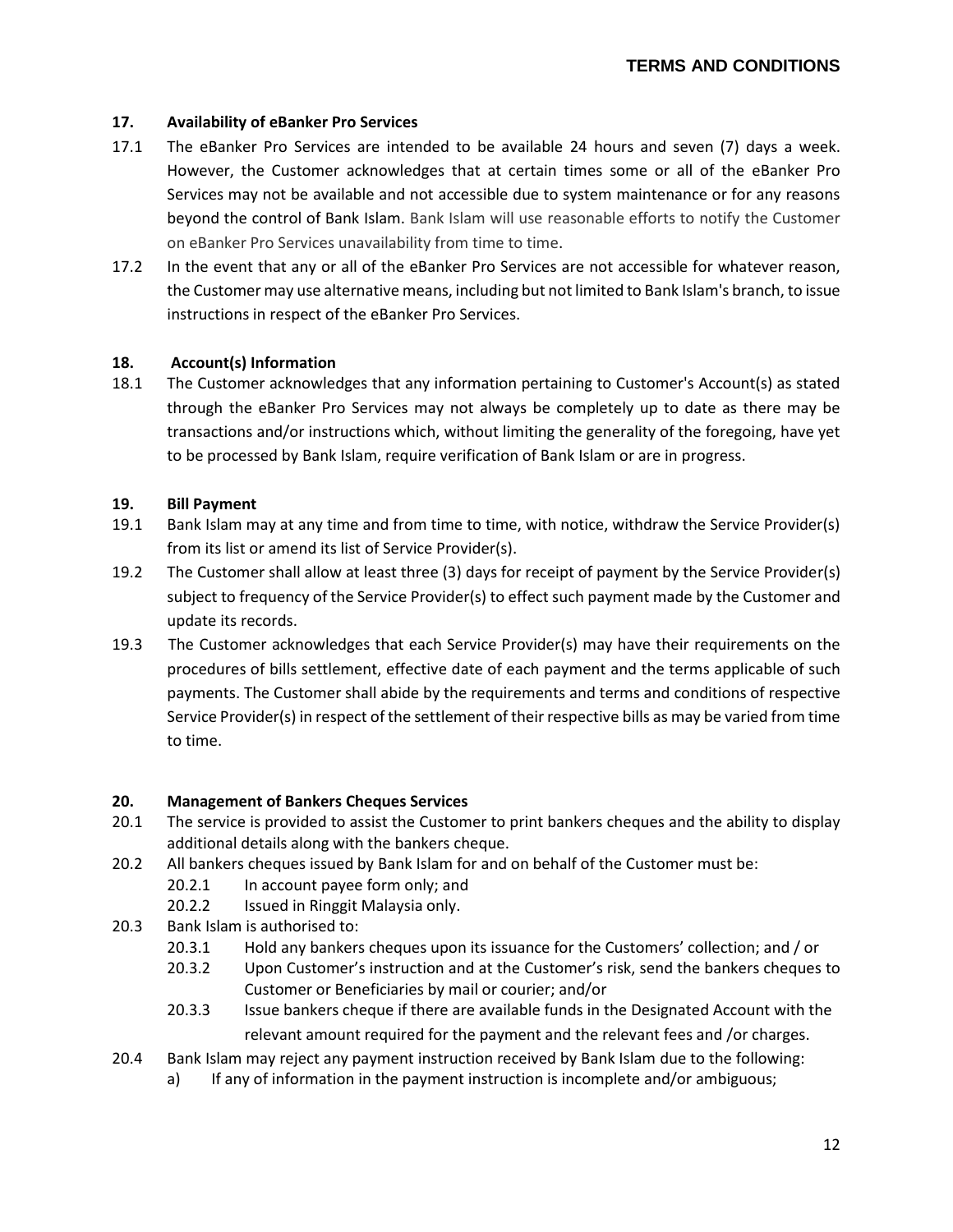- b) If the payment instruction is not in the form or format prescribed or approved by Bank Islam at relevant time; and/or
- c) If the condition imposed on the funds availability in the Designated Account as stipulated in Clause 20.3.3 above is not complied with.
- 20.5 Any payment instruction received after the cut-off time (as stated in Bank Islam's website or eBanker Pro) will be processed on the next working day.
- 20.6 In the event of any loss or stolen bankers cheque, the Customer shall immediately report to Bank Islam or perform stop/cancel payment in eBanker Pro. Bank Islam may upon the Customer's request reissue bankers cheque.
- 20.7 If stop / cancel payment of any cheque is not permitted by the law or any guidelines issued by Bank Negara Malaysia or any other authority, Bank Islam has the right not to accede to the Customer's request to stop / cancel payment of the said cheque.
- 20.8 If any cheque is not presented for payment on or before its expiry date, then Bank Islam will upon the expiry date of that cheque credit to the Customer's Account(s) the amount of that cheque.

### **21. Transfers and Payments**

.

- 21.1 Bank Islam may request for any additional verification and/or information prior to the execution of any transfers or payments instructions. For the avoidance of doubt, Bank Islam shall not be responsible nor liable for any loss which the Customer may suffer whether directly or indirectly, as a result of Bank Islam's failure, neglect, omission or otherwise option not to request for such additional verification and / or information.
- 21.2 The Customer acknowledges that Bank Islam may specify limits on the number of transactions the Customer may make using Bank Islam's transfers and payments services and the amounts to be transferred or paid under the same.
- 21.3 Bank Islam will use reasonable endeavour to execute any transfer and payment instructions promptly in accordance with the Customer's instructions subject always to the payments and transfers being made on a Business Day, regardless of this transfers and payments being made online real time or scheduled as a recurring transfers and / or payments.
- 21.4 Bank Islam shall not be liable for any transfers or payments or any failure to complete or to execute a transfer or payment instruction where:
	- 21.4.1 The Customer has an insufficient balance in the Customer's Account(s) or insufficient overdraft line of credit to transfer or pay the relevant amount(s) or to transfer or pay for any fees, taxes, duties, levies, penalty charges, and/or profit charges that may be imposed by Bank Islam from time to time for the use of eBanker Pro Services and/or any of its Banking Services;
	- 21.4.2 The Customer's relevant Account(s) is/are to be made subject to any legal process or other otherwise claim restricting such transactions or where the same is/are otherwise frozen, closed or suspended for any reason whatsoever;
	- 21.4.3 The Service Provider (s) do/does not process the Customer's payment promptly and/or correctly;
	- 21.4.4 The Customer has provided Bank Islam with inaccurate or incomplete Instructions or information relating to, among others, the amount(s) to be paid or transferred and the details of the beneficiary Account(s) or Service Provider (s) to which such monies are to be transferred or paid to; or the status of the beneficiary account is invalid and/or is covered under Clause 21.4.2;
	- 21.4.5 There is an error in the information or Instructions given by the Customer, during the course of transmission through eBanker Pro Services;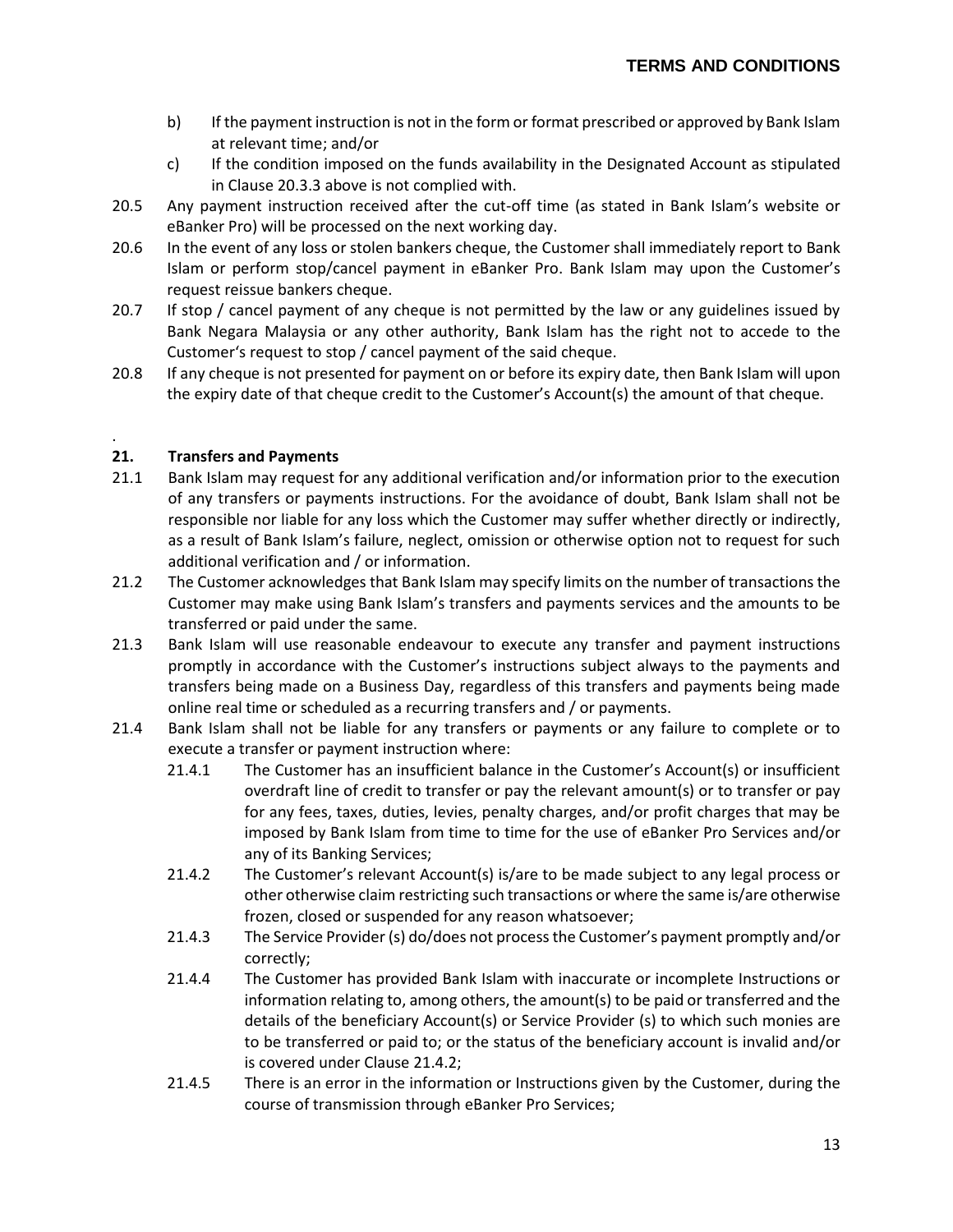- 21.4.6 The Customer fails, neglects, omits or otherwise choose not to follow the latest or current instruction, procedures and directions for using eBanker Pro Services or the particular Banking Services offered thereunder; or
- 21.4.7 Bank Islam knows or has reasons to believe that a fraud, criminal act, offence, or violation of any law or regulation has been or will be committed.
- 21.5 The Customer may cancel the transfer or payment service pursuant to Clause 31 herein. Any unprocessed transfers or payments will be cancelled on the Business day the Customer's cancellation request is received. If the Customer closes any relevant Account pertaining to any such transfers or payments, any unprocessed transfers or payments scheduled from that Account or to be paid into that Account will also be cancelled on the day that Account is closed.
- 21.6 In making payment under bill presentment service the Customer;
	- 21.6.1 expressly consent to the relevant Biller providing or making available to Bank Islam the bill(s) and the details and information therein;
	- 21.6.2 expressly consent to Bank Islam's utilization of the details and information of the bill(s) in the provision of the bill presentment service and to the same being accessible by Bank Islam and its affiliates and sub-contractors who are involved in the provision of the bill presentment service;
	- 21.6.3 undertakes that the Customer have all necessary rights and consents to access and view the bill(s) and all details therein and where applicable make payment in relation thereto;
	- 21.6.4 undertakes that Customer have all necessary rights and authorisations to provide the consents stipulated in 21.6.1 and 21.6.2 above.
	- 21.6.5 Under bill presentment service, Customer acknowledges that any bill viewing and/or payments made by Customer based on the bill presentment will be made under Bank Islam eBanker Pro Services and subject to the Terms and Conditions herein.

# 22. **Foreign Remittances**

- 22.1 Foreign remittances allows the Customer to send funds to beneficiary's bank account in overseas. The conversion rate for any foreign remittance indicated on the visual screen on the Customer's personal computer at the time when the Customer issues any instructions for foreign remittances are estimates only. Bank Islam shall debit the Customer's Accounts with the Ringgit equivalent at the then prevailing rate of exchange for the relevant currency together with any other fee and charges which may be incurred at the time of processing the instructions. Bank Islam shall not be liable to the Customer for any loss incurred as a result of any fluctuation of rate during the exchange of currency.
- 22.2 The issuance of any foreign remittances shall also be subject to the Foreign Exchange Administration Rules guidelines issued by Bank Negara Malaysia for the time being in force.
- 22.3 The file will be processed on the same day provided it was approved before 3.00 pm.

# **23. Customer Responsibilities for Security**

To prevent unauthorised access and to ensure only the Customer can access and use the services, the Customer should adhere to the following security procedures at all times:

23.1 The Customer agrees and acknowledges that the Customer and its appointed person shall at all times keep the Customer's User ID, Password, and Secure Device PIN secured, and shall not share or disclose the User ID, Password, and Secure Device PIN to any person whatsoever, including any officers of Bank Islam.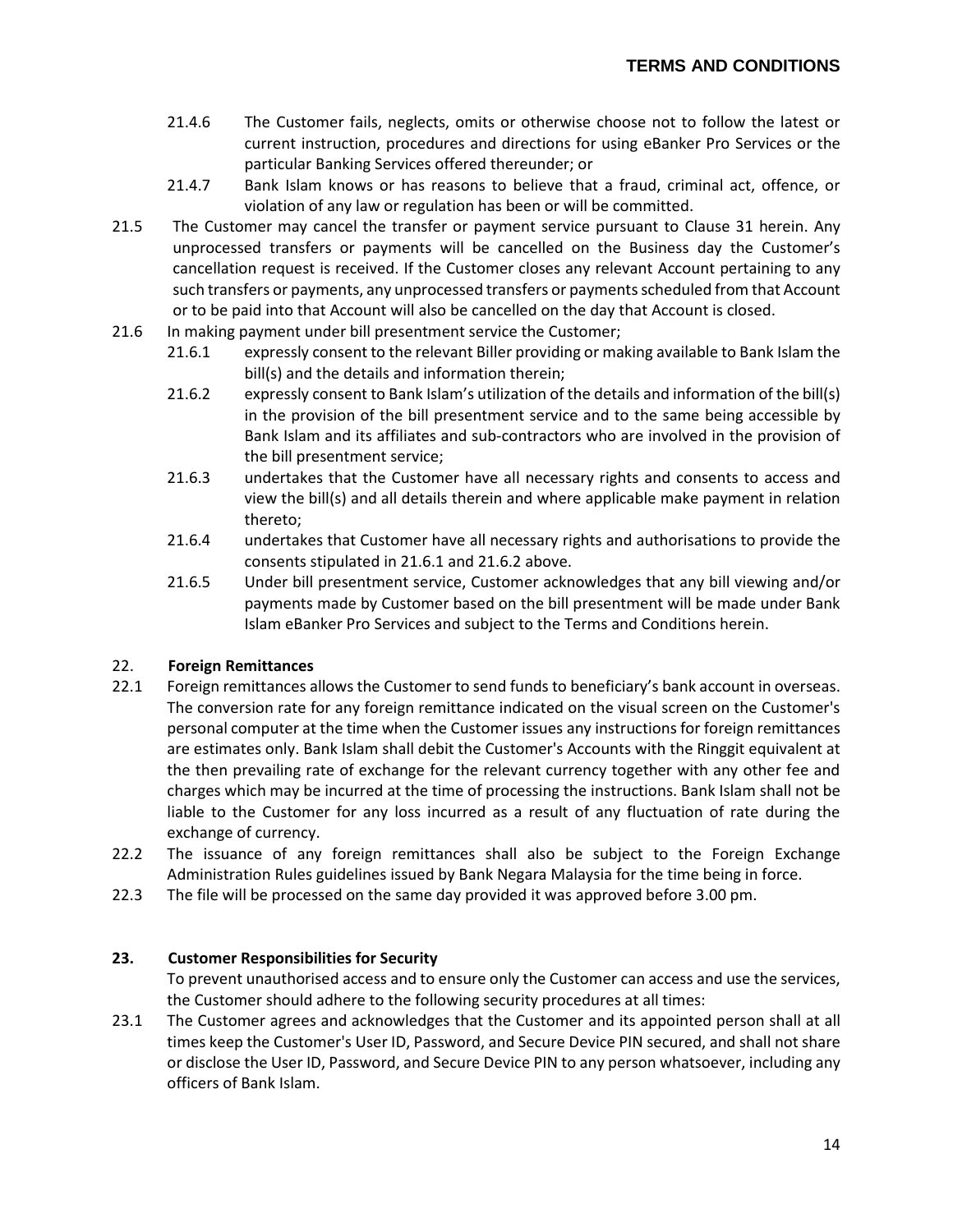- 23.2 The Customer shall, at all times, observe all security measures as may be prescribed by Bank Islam in relation to Customer's User ID, Password, and Secure Device PIN. The Customer shall take all reasonable precautions step to ensure that no other persons (except those who are authorised) to have access to the Customer's User ID, Password, and Secure Device PIN. Such precautions may include, among others, immediately memorizing the User ID, Password and Secure Device PIN and destroying any document on which it is stated (if any), not retaining the User ID, Password, and Secure Device PIN in any form except in memory, not leaving the computer or any devices unattended whilst accessing eBanker Pro Services and ensuring that others do not see the Customer entering of the Customer's User ID, Password, and Secure Device PIN upon access to eBanker Pro Services as well as ensuring the Customer properly log off from eBanker Pro Services upon completion of the Customer's use thereto.
- 23.3 The Customer agrees that the Customer shall, at all times, be responsible for all access and/or use of eBanker Pro Services made via the Customer's- User ID, Password and Secure Device PIN whether it was in fact made by the Customer or by any other person(s) purporting to be the Customer.
- 23.4 If the Customer discover or have reasonable grounds to believe that the Customer's User ID, Password, and Secure Device PIN has been compromised in any way and/or the Customer have received any statement, data or information which indicates that an unauthorised transaction has taken place or is otherwise not intended for the Customer, the Customer shall immediately notify Bank Islam specified in Clause 39.1 and/or in accordance with such terms, conditions and/or procedures as may be stipulated by Bank Islam from time to time.
- 23.5 Subject to Clause 23.7 below, the Customer shall be liable for all such transactions, which are conducted through eBanker Pro Services. For the avoidance of doubt, the Customer shall be liable for all such transactions conducted through eBanker Pro Services up to the point of time notification is made and logged pursuant to Clause 23.4 above, or otherwise, up to the point of time notification is supposed to be made, which for the avoidance of doubt, is immediately upon the Customer discovering or having reasonable grounds to believe that the Customer's User ID, Password, and Secure Device pin has been compromised in any way and/or the Customer have received any statement, data or information which indicates that an unauthorised transaction has taken place or is otherwise not intended for the Customer. Where such notification is delayed for any reason, the Customer shall, in addition to being liable for all transactions conducted up to the above referred point in time, be liable for the actual loss which occurred after the said point in time, until the actual notification made by the Customer is received and logged by Bank Islam subject to Clause 23.8 below.
- 23.6 Upon Bank Islam's receipt of the Customer's notification made pursuant to Clause 23.4 above, the Customer agrees and acknowledges that Bank Islam may suspend the Customer's access to eBanker Pro Services until a new Customer's User ID, Password, and Secure Device PIN (as the case may be) is issued or applied for and/or such reported/unreported discrepancies are resolved by Bank Islam.
- 23.7 Notwithstanding anything contained herein and for the avoidance of doubt, where the unauthorised use of the Customer's User ID, Password, and Secure Device PIN is due to the Customer's actions, fraud, disclosure, abuse or misuse, which are deliberate, the Customer shall be liable for such use even if a notification is made pursuant to Clause 23.4 above.
- 23.8 Further and notwithstanding Clause 23.5 above, where the Customer has contributed to a loss resulting from an unauthorised transaction by delaying notification under Clause 23.4 above, the Customer shall, subject to Clause 23.7, be liable for the actual loss which occurred except for:
	- 23.8.1 That portion of the loss incurred on any one day which exceeds the daily transaction limit applicable to the relevant Account; or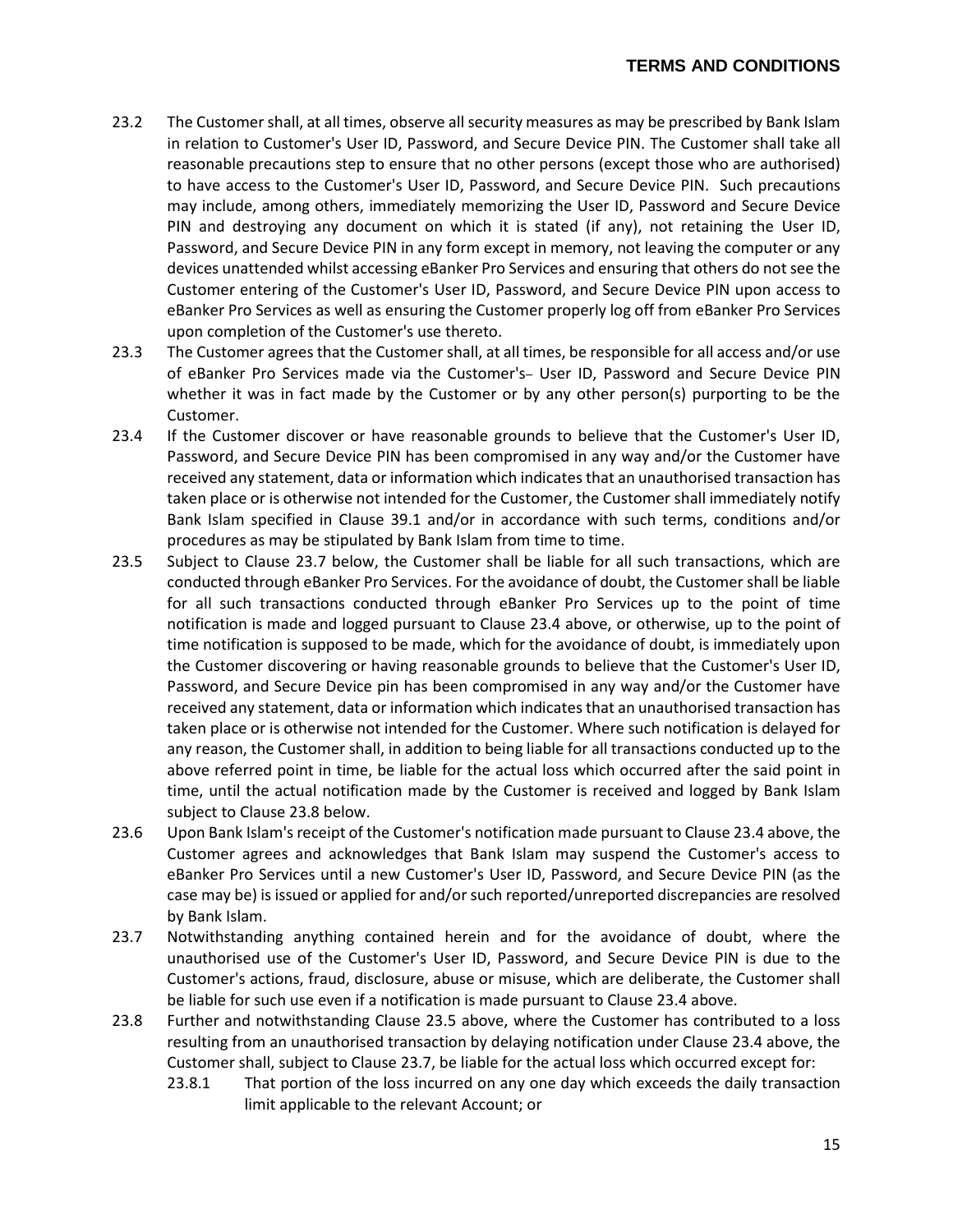- 23.8.2 That portion of the total loss incurred which exceeds the amount of funds standing in the Customer's Account.
- 23.9 In addition, the Customer is responsible for the Customer's own personal computer's or electronic device's anti-virus and security measures to prevent unauthorised access to the Customer's transactions and accounts via the service. The Customer shall comply with any other security rules prescribed by Bank Islam from time to time whether in the Website, under any other Terms and Conditions with Bank Islam, or otherwise notified to the Customer by Bank Islam.
- 23.10 The Customer is also responsible to log in to the correct webpage address for eBanker Pro Services.
- 23.11 The Customer is also responsible to verify the eBanker Pro webpage address rendered on the page. The Customer should only proceed to key-in their Password if the webpage address are the same. If the rendered webpage address are not the same or not available, the Customer should not proceed and immediately notify Bank Islam via Bank Islam eBanker Pro Customer Helpdesk specified in Clause 39.1 herein.
- 23.12 The Customer is also responsible not to utilize eBanker Pro Services through internet cafes or any public places offering internet services and the Customer is to log off from eBanker Pro Services before leaving the computer terminal.
- 23.13 The Customer is also responsible to immediately call Bank Islam's eBanker Pro Customer Helpdesk specified in Clause 39.1 when the Customer lost the Customer's computer, laptop or device used to access eBanker Pro Services.
- 23.14 The Customer is also advised to periodically check their account(s) balances at appropriate length of time subsequent to the transaction performed and to let Bank Islam knows of any irregularity or errors. Should there be any unauthorised transactions or unauthorised access suspected, the Customer must immediately call Bank Islam's eBanker Pro Customer Helpdesk as specified in Clause 39.1 herein.
- 23.15 The Customer is also advised to read and understand the FAQ before attempting to use eBanker Pro Services and not to carry out any instructions or utilize eBanker Pro Services in the presence of any other person.

# **24. Customer's Particulars**

- 24.1 The Customer shall inform Bank Islam promptly for any changes or updates relating to the Customer's contact details such as telephone number and address.
- 24.2 No change in the contact details of the Customer howsoever brought about shall be effective or binding on Bank Islam unless the Customer has given to Bank Islam actual notice in writing of the change of address and nothing done in reliance on this provision shall be affected or prejudiced by any subsequent change in the address of the Customer over which Bank Islam has no actual knowledge of at the time the act or thing was done or carried out.

### **25. Disclosure**

25.1 Bank Islam will not reveal personal data of the Customer including address, telephone number or email address to any external party other than parties listed below (the "Authorized Parties") other than for the purpose connected with the operation of the Customer's account, unless Bank Islam has the Customer permission, or is under either a legal obligation or any other duty to do so:-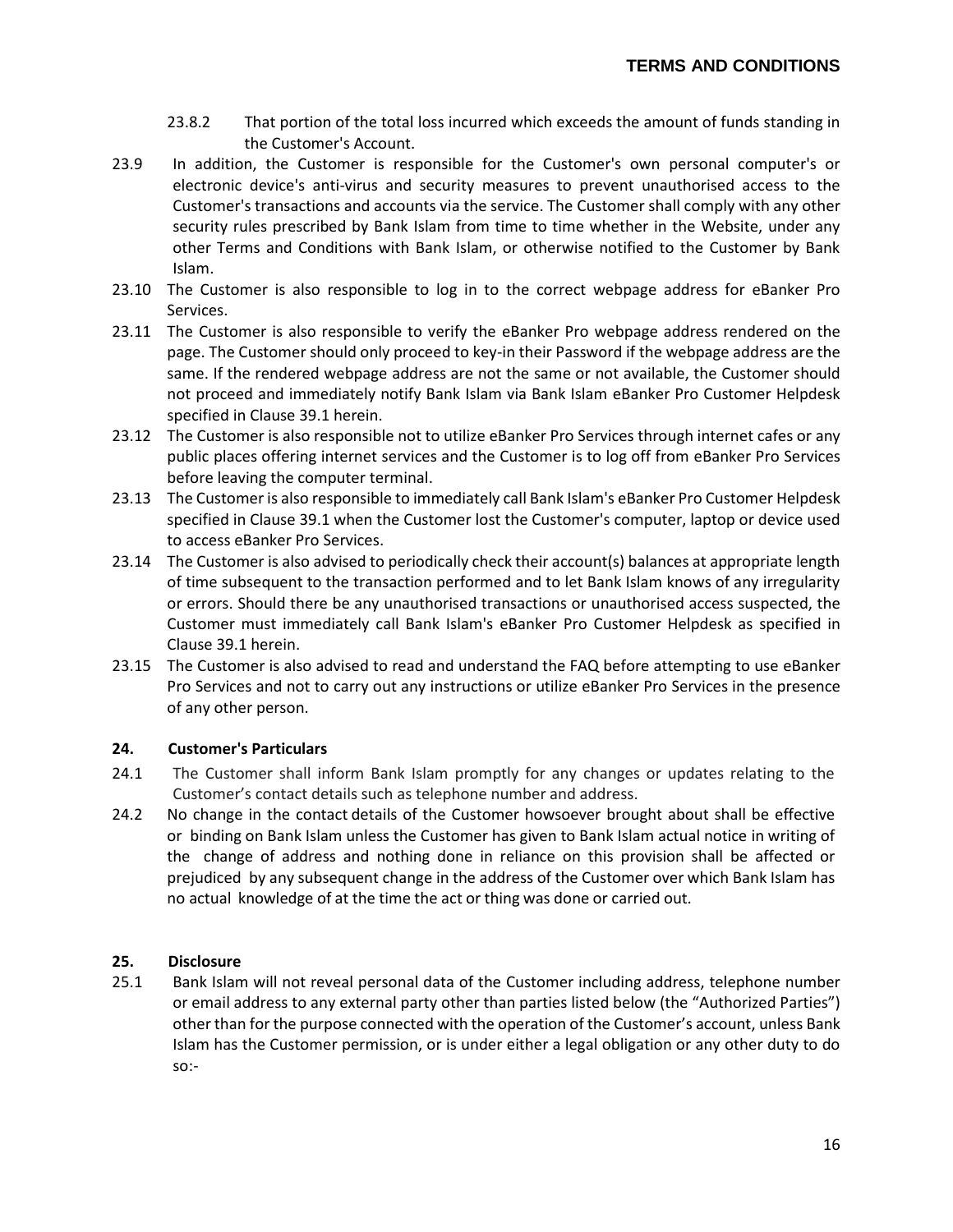- a) any officer, employee, agent or director of Bank Islam Group which includes the holding company(s) of the Bank Islam, its subsidiaries, associated companies, affiliates, representatives and branch offices;
- b) relevant third parties such as professional advisers, strategic business partners and alliances, Service Provider (s), insurers / Takaful operators or insurance / Takaful brokers, outsourced agents, merchants, vendors, business partners and business agents who supports the operational activities of Bank Islam and whom are under legal obligation to the confidentiality of Customer's information;
- c) any actual or potential participants or assignee, novatee or transferee of the Bank Islam 's rights and/or obligations under any transaction between Bank Islam and the Customer (or any agents or professional advisers);
- d) any rating agency or direct / indirect provider of credit protection to Bank Islam;
- e) any party as required by any law or any government, quasi-government, administrative, regulatory / supervisory body or authority, court or tribunal;
- f) any credit reference agency that Bank Islam uses for credit assessment or credit review of Customer and parties related to the facilities provided by Bank Islam to Customer;
- g) any financial crime references agencies, other financial institution and any of their respective agents;
- h) any security party, guarantor or collateral provider for Customer's facilities.
- 25.2 The Customer hereby expressly consents to such disclosure and confirms and declares that the terms contained therein shall be subject to the Privacy Notice in connection with the Personal Data Protection Act 2010 signed with Bank Islam and in the event of any inconsistency between the terms contained herein with the terms as set out in the Privacy Notice, the terms and conditions in the Privacy Notice shall prevail.
- 25.3 The Customer further acknowledges that the information provided by Customer to Bank Islam including the information regarding the Customer and any reportable account(s) may be shared with the tax authorities of the country/jurisdiction in which this account(s) is/are maintained and/or exchanged with any tax authorities of another country/jurisdiction or countries/jurisdictions in which the Customer may be the tax resident pursuant to intergovernmental agreements in which Bank Islam has obligation to exchange any account information.

# 26. **Exclusion of Liabilities**

- 26.1 Bank Islam shall use all reasonable efforts to ensure the operation and provision of eBanker Pro Services and the Banking Services. However, the Customer agrees and acknowledges that Bank Islam does not make any warranties or representations of any kind whatsoever with respect to eBanker Pro Services and the Banking Services provided by Bank Islam, and/or its subsidiaries, affiliates and business partners whether express or implied. Subject to Clause 26.6 herein, Bank Islam shall not be responsible or liable for any loss whatsoever howsoever arising whether in tort, contract or indemnity, in relation to the provision of eBanker Pro Services and the Banking Services whether suffered by the Customer or any other person with the exception of losses which, subject to fraudulent or gross negligent conduct of Bank Islam's officers.
- 26.2 Without limiting the generality of Clause 26.1 above, Bank Islam shall not be liable for any loss caused by or arising from one or more of the following events or matters howsoever caused or incurred:-
	- 26.2.1 Any malfunction, defect in and/or any breakdown, disruption or failure of any telecommunications, computer, terminal, server or other device or system whether or not owned, operated or maintained by the Customer, Bank Islam or any other person,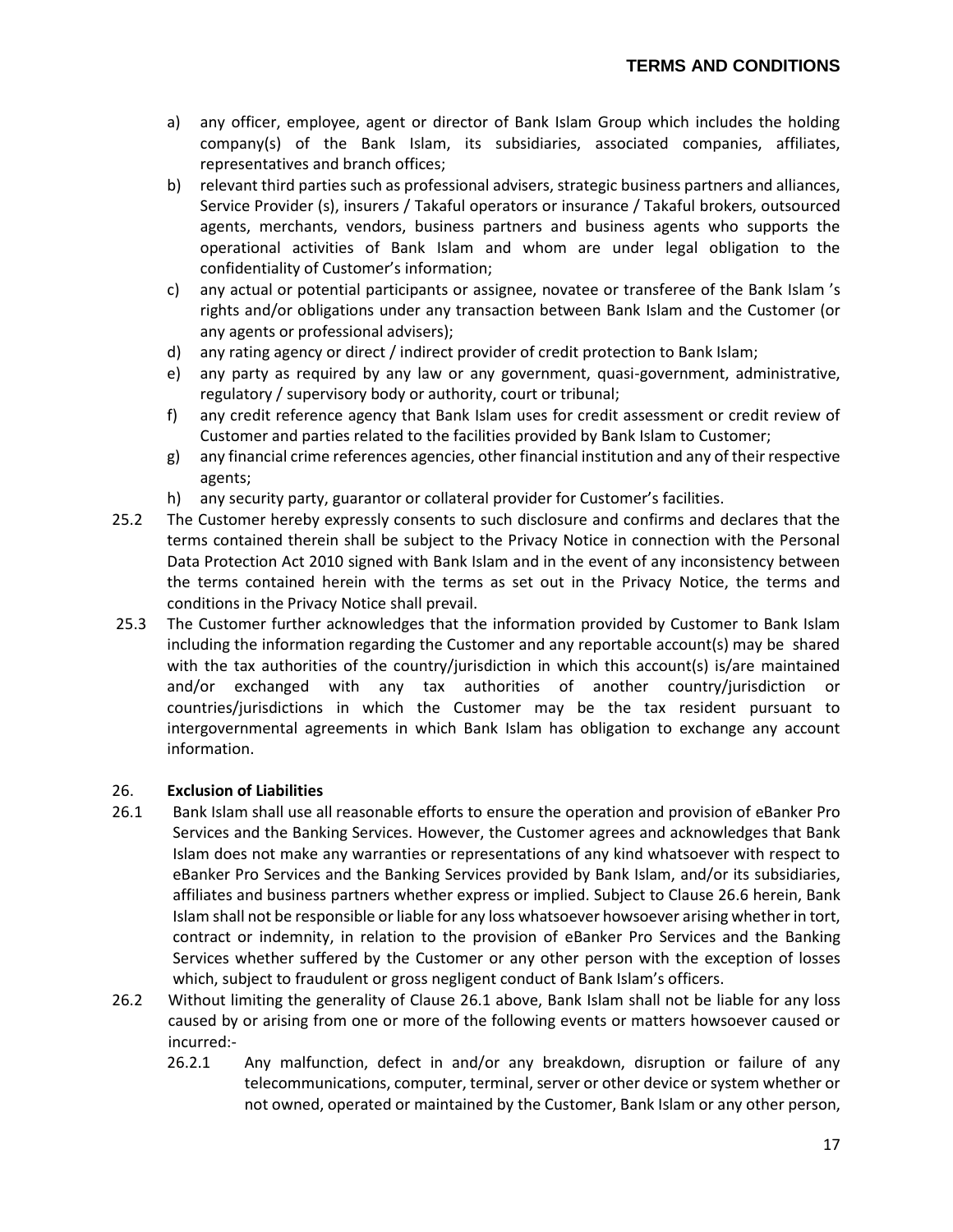including but not limited to the failure of any such equipment or system to accept, recognise or process any User ID, Password, Secure Device or instruction;

- 26.2.2 Any malfunction, breakdown, disruption and/or unavailability of eBanker Pro Services or any portion thereof, howsoever arising;
- 26.2.3 Any of the Banking Services not being accessible, available or functioning;
- 26.2.4 Any failure or delay caused by the Customer's internet browser, operating system, personal computer, electronic device or other software, computer virus or related problems;
- 26.2.5 The corruption, destruction, alteration, loss of or error in Customer's Instructions or any data or information in the course of transmission through eBanker Pro Services;
- 26.2.6 Any intrusion, interference or attack by any person, virus, trojan horse, worms, macros, malicious programs or other harmful components or deleterious programs or files;
- 26.2.7 Any use of eBanker Pro Services on a jail- broken or rooted device;
- 26.2.8 Any loss, theft or unauthorised use of the Customer's User ID, Password and Security Device;
- 26.2.9 Any remote interception as a result of a malicious program stored in any telecommunications, computer or any other devices whether or not owned, operated or maintained by the Customer;
- 26.2.10 Any purported access to and use of eBanker Pro Services and/or the Customer's User ID, Password and Security Device as well as any other software or hardware provided by Bank Islam to the Customer, if any;
- 26.2.11 Any malfunction or breakdown in the software or hardware provided by Bank Islam to the Customer, if any;
- 26.2.12 Any unauthorised access and/or use of eBanker Pro Services by any person, whether remotely performed or otherwise;
- 26.2.13 Any prohibition, suspension, delay or restriction of the Customer's access to eBanker Pro Services by the laws and regulations of any country from which the Customer access eBanker Pro;
- 26.2.14 Any prohibition, suspension, delay or restriction of the Customer's access to eBanker Pro Services caused by, relating to or in connection with Customer's network service provider;
- 26.2.15 Any inaccuracy or incompleteness of information, data or Instructions given by the Customer in relation to any transactions or the performance of any transactions or otherwise in relation to the provision of any of the Banking Services;
- 26.2.16 The Customer's failure, neglect or omission to maintain sufficient funds in the relevant Account(s) to perform any of the Customer's Instructions;
- 26.2.17 The Customer's inability to perform any transactions due to limits set by Bank Islam from time to time;
- 26.2.18 The Customer's failure, neglect or omission to act in accordance with these Terms and Conditions and any other rules, regulations, policies and guidelines currently in force;
- 26.2.19 Any delay in the delivery or non-delivery or any documents or materials, whatsoever, under these Terms and Conditions;
- 26.2.20 Any event, the occurrence of which is beyond Bank Islam's reasonable control, including but not limited to fire, earthquake, flood, lightning, riots, strikes, lockouts, government action, war, disruption of electrical or power supply; or
- 26.2.21 Any loss which is caused by third parties.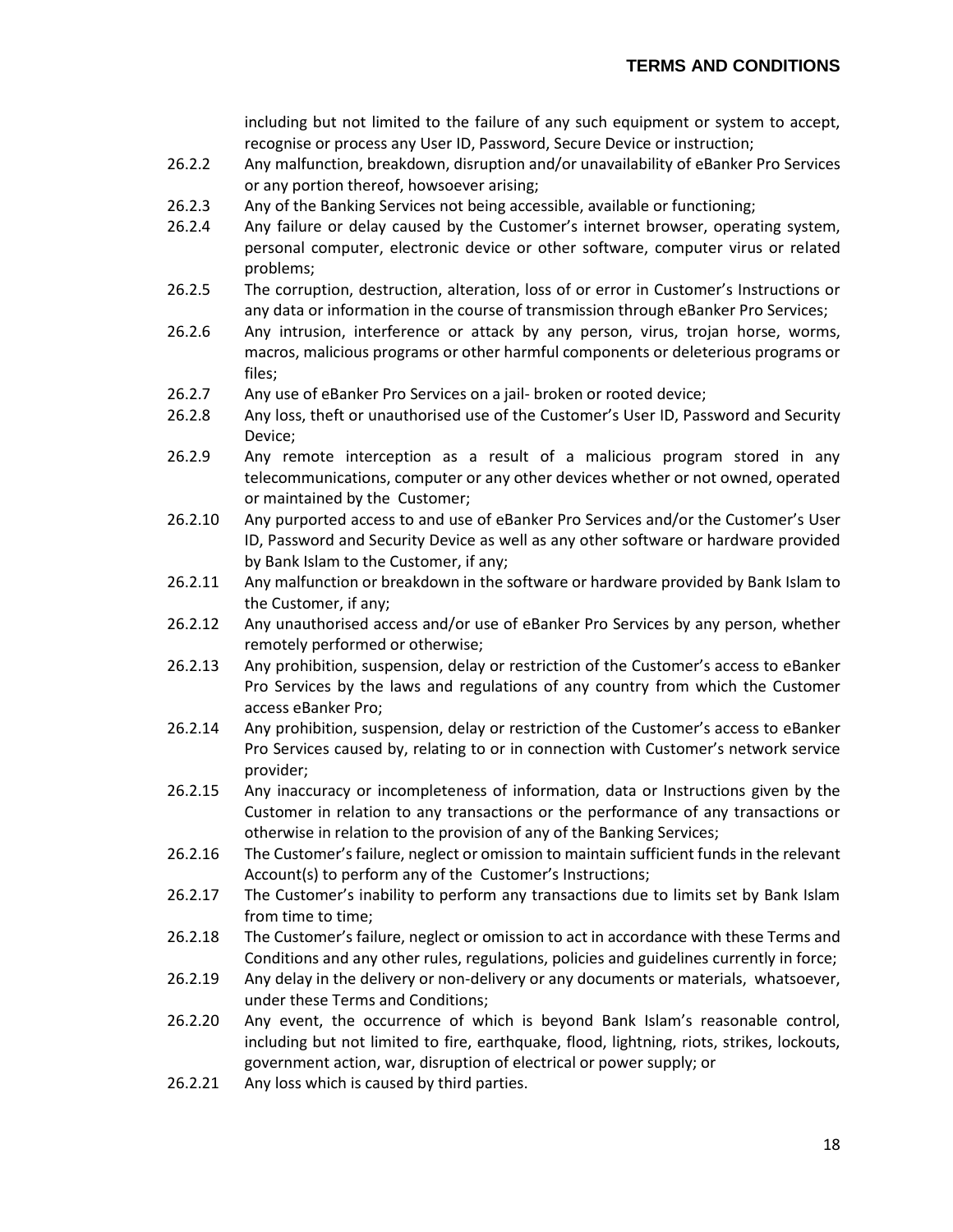- 26.3 While Bank Islam shall make reasonable efforts to ensure that the product information, fees and charges, and rates on their website are accurate and current, there may be instances where inaccurate or incomplete information, fees and charges, or rate is inadvertently displayed. In the event such information, fees and charges, or rate is incorrect or incomplete, Bank Islam shall have the right to refuse, avoid, nullify and/or cancel any instructions placed and or any transaction effected under the Account, Banking Services and any other transactions effected due to, arising from or as a consequence of the inaccurate or incomplete information. Bank Islam assumes no responsibility for any error or omission in the content of the said website, and expressly disclaims liability for any losses incurred due to such errors, inaccuracy misstatements or omissions.
- 26.4 So long as Bank Islam acts in good faith in acting upon or carrying out any instructions, Bank Islam shall neither be responsible nor liable to the Customer in any respect for any loss caused by or arising from Bank Islam's execution or implementation of such Instructions or any matter arising therefrom.
- 26.5 Without prejudice to the generality of the foregoing and notwithstanding any provision to the contrary in these Terms and Conditions or in any other terms and conditions between Bank Islam and the Customer, Bank Islam shall not in any event be responsible or liable to the Customer for any indirect or consequential loss, or for punitive damages, whether arising from any breach of Bank Islam's obligations to the Customer or otherwise.
- 26.6 Where Bank Islam:
	- 26.6.1 fails to observe the procedures on complaints and investigation as set out in Clause 39; and
		- 26.6.2 such failure:
			- 26.6.2.1 is caused by the fraudulent or gross negligent conduct of Bank Islam's officers; and

26.6.2.2 prejudiced the outcome of the complaint or resulted in delay in its resolution, Bank Islam may, subject to Clause 23.5, 23.7 and 23.8, be liable to Customer up to the full amount of the particular transaction which is the subject of complaint.

### **27. Proprietary Rights**

27.1 The Customer acknowledges that all proprietary rights (including without limitation title, pattern rights and copy rights) in the eBanker Pro Services shall at all times vest and remain vested with Bank Islam.

### **28. Fees and Charges**

- 28.1 The Customer shall pay any fees, commission and charges, all levies and taxes including service tax whichever is applicable in respect of such eBanker Pro Services under or otherwise howsoever relating to Customer's Account.
- 28.2 Bank Islam may inform the Customer of:-
	- 28.2.1 Such fees and charges and/or any variations thereof by giving twenty one (21) days prior notice in accordance with clause 38 herein; or.
	- 28.2.2 Such taxes (including service tax).

Should the Customer disagrees with the imposition of such fees and charges or taxes and/or variations thereof, the Customer shall cease to use eBanker Pro Services to which such Fees and Charges or taxes relate to. The Customer's continuance usage and access of eBanker Pro Services or the particular Banking Service to which such fees & charges, taxes and/or variations relate to shall be deemed as Customer's Terms and Conditions and binding acceptance of the same.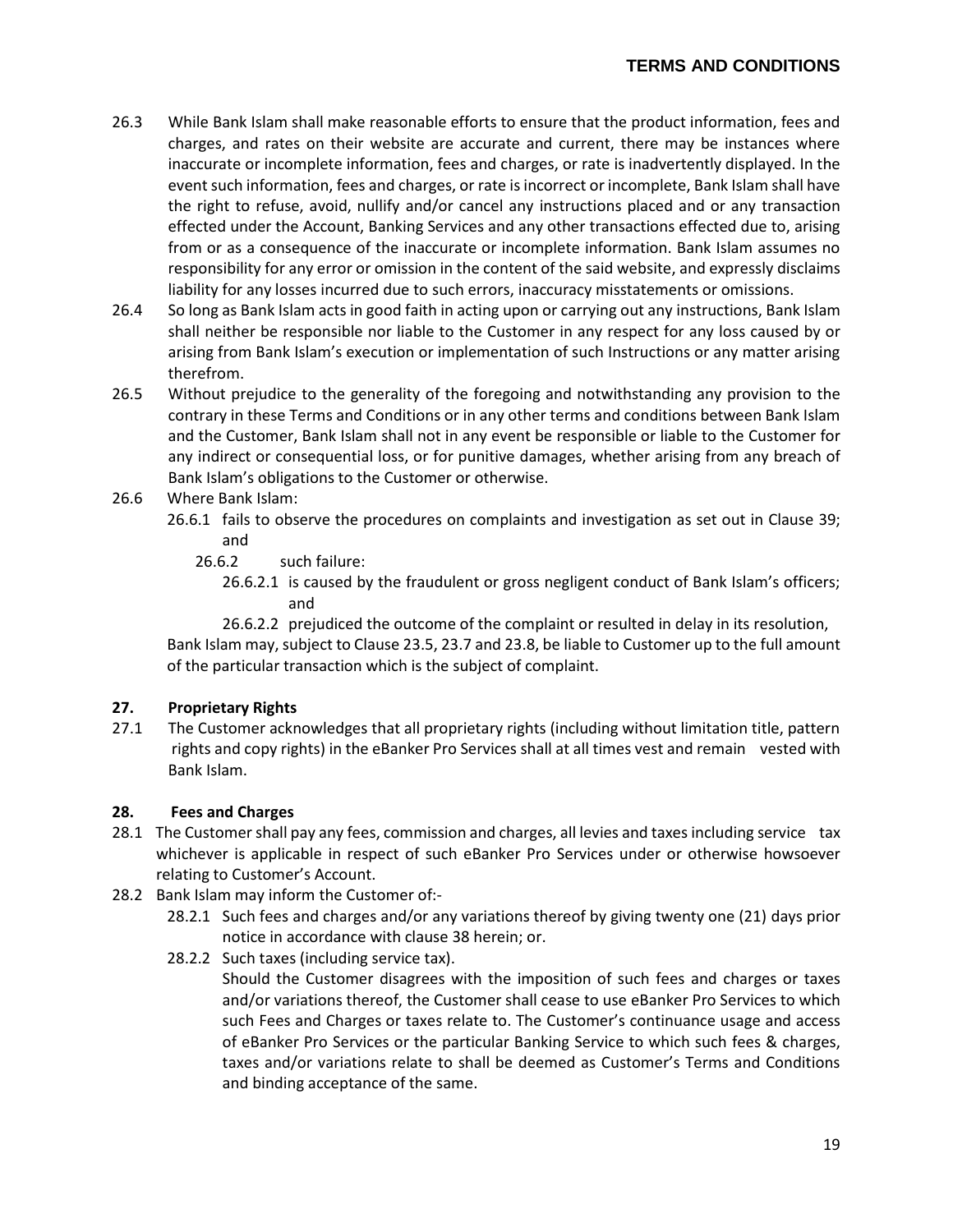- 28.3 The Customer agrees and acknowledges that Bank Islam reserves the right to debit the Customer's relevant Account for the payment of any fees and charges or taxes and/or penalties imposed pursuant to these Terms and Conditions including any Government charges, stamp duties or taxes (including but not limited to service tax) payable as a result of the use of eBanker Pro Services and the Banking Services provided thereunder.
- 28.4 The Customer agrees and acknowledges that all fees, charges, taxes and duties including but not limited to telephone and telecommunication charges, relating to Customer's access and connection to eBanker Pro Services including any fees and charges imposed by any network service provider shall be borne solely by the Customer, and Bank Islam shall neither be responsible nor liable in relation thereto. The Customers may refer to Bank Islam's website for full fee and charges.

# **29. International Use**

- 29.1 The use of the eBanker Pro Services outside of Malaysia is subjected to the Foreign Exchange Administration Rules of Bank Negara Malaysia or any fiscal or exchange control requirements operating in the country where the transaction is effected or requested; and the laws and regulations of Malaysia and the country where the transaction is effected or requested.
- 29.2 The maximum amount of transaction and the purpose for, which it is affected may be determined by Bank Negara Malaysia and the laws and regulations of the country in which the transaction is effected or requested.
- 29.3 The Customer hereby agrees that he is using the eBanker Pro Services his own initiative and is responsible for the Customer's own compliance with local laws.

# **30. Product Cut-off Time and Processing**

30.1 The Product Cut-off Time and Processing time with respect to eBanker Pro are particularly stated in Bank Islam's website.

# **31. Termination of Services**

- 31.1 Subject to Clause 31.3, the Customer agrees and acknowledges that Bank Islam reserves the right to suspend, terminate or restrict the Customer's access to eBanker Pro Services or any part thereof for any reason, by giving seven (7) days prior notice to the Customer. For avoidance of doubt, upon receiving such notice, Customer shall make necessary arrangement for all Customer's future and/or recurring transaction. Bank Islam shall not be held liable by Customer or any third party that suffer any losses or damages as a result of the suspension, termination and restriction by Bank Islam provided such losses or damages are except where such losses and damages were directly attributable by Bank Islam's gross negligence, wilful default or fraud.
- 31.2 Notwithstanding the generality of Clause 31.1 herein, Bank Islam may terminate, suspend or restrict Customer's access to eBanker Pro Services immediately upon giving Customer notice, if:-
	- 31.2.1 the Customer ceases to maintain any Account(s) with Bank Islam which can be accessed via eBanker Pro;
	- 31.2.2 the Customer breaches any term, condition imposed by Bank Islam or provision of these Terms and Conditions or laid down by any legal, regulatory or other authority or body relevant hereto;
	- 31.2.3 If the Customer fails to pay any fees and charges or taxes when due;
	- 31.2.4 If the Customer has provided Bank Islam with false or incomplete information for Customer's access to or use of eBanker Pro Services;
	- 31.2.5 If the Customer becomes, threatens or resolves to become or is in jeopardy of becoming subject to any form of insolvency administration;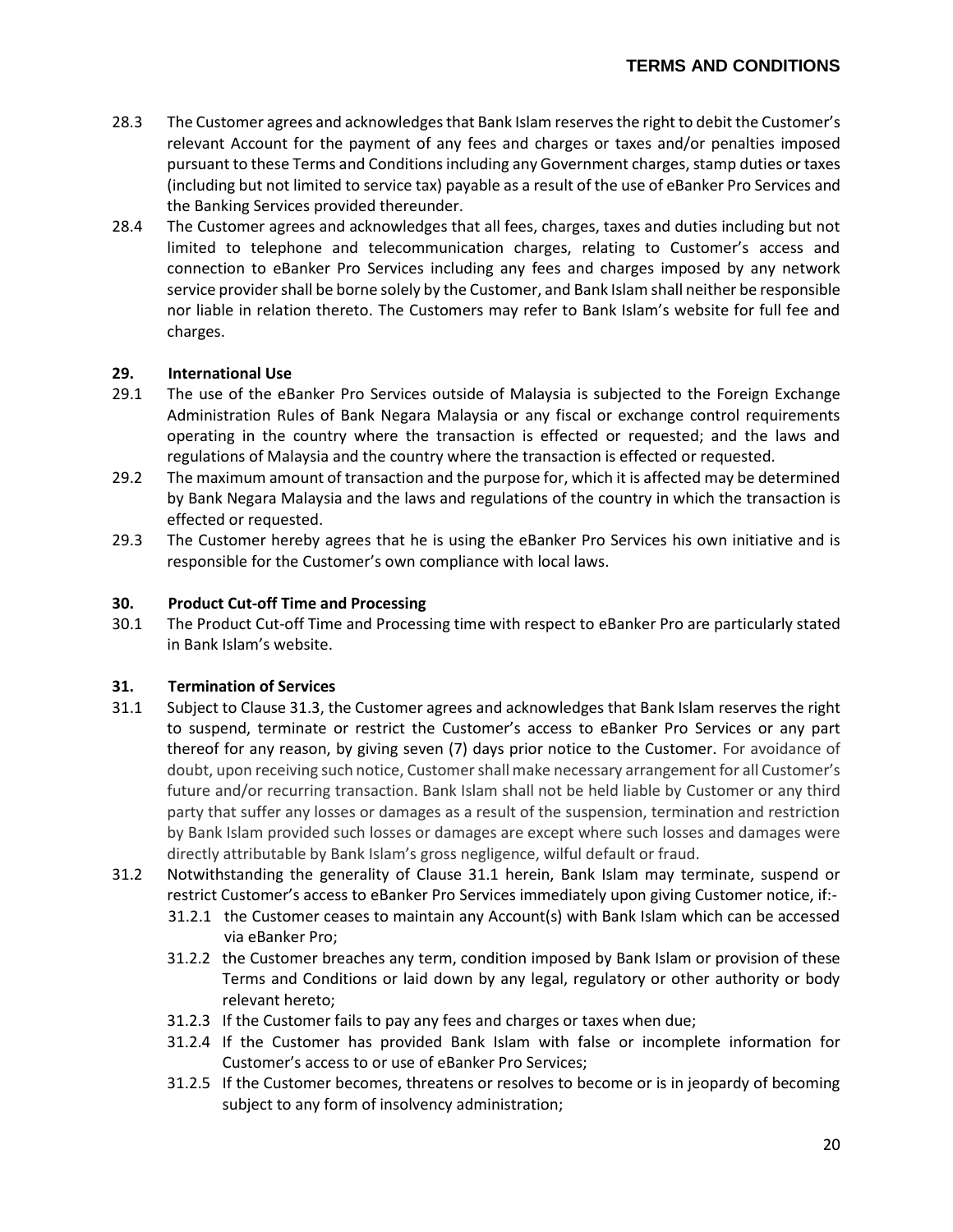- 31.2.6 If, in Bank Islam's opinion, it is in the public interest to do so;
- 31.2.7 If, in Bank Islam's opinion, it is required to facilitate investigation on matters pertaining to suspected fraudulent or unauthorized usage; or
- 31.2.8 If Bank Islam is notified and requested by any authority, including but not limited to Bank Negara Malaysia, the Royal Malaysia Police, the Government of Malaysia or any other statutory or governmental authorities ("the relevant authorities") to terminate, suspend or restrict the Customer's access to eBanker Pro Services regardless of whether the relevant authorities have the legal or valid authority to request Bank Islam.
- 31.3 The Customer may terminate Customer's access to and use of eBanker Pro Services at any time, by giving at least thirty days (30) days prior written notice to Bank Islam. The notification will be effective upon the acknowledgement of receipt by Bank Islam. Thereafter upon expiry of the notice period of thirty (30) days, Bank Islam shall proceed to terminate Customer's access to and use of eBanker Pro Services or the relevant portions thereof.
- 31.4 The Customer agrees and acknowledges that termination does not affect the Customer's liability or obligations in respect of Instructions received by Bank Islam prior to such termination that have been processed or are being processed by Bank Islam.
- 31.5 The Customer further agrees and acknowledges that where an instruction was received by Bank Islam prior to such termination herein but has not been processed, and the Customer's access to eBanker Pro Services is thereafter terminated, the Customer shall neither hold Bank Islam responsible nor liable for any failure to process the said Instruction.
- 31.6 Any rights and obligations under these Terms and Conditions shall survive the termination of these Terms and Conditions, shall continue to be in full force and effect thereafter.

## **32. Indemnity**

- 32.1 In addition and without prejudice to any other right or remedy of Bank Islam, whether under this Terms and Conditions or otherwise, the Customer shall indemnify and hold Bank Islam harmless at all times from and against any and all loss suffered or incurred by Bank Islam as a result of any of the following:
	- Any failure by the Customer to comply with any of the terms and conditions herein contained; and/or
	- **Bank Islam acting in accordance with any Instructions or in any manner pursuant to this** Terms and Conditions.
- 32.2 The Customer agrees and acknowledges that the Customer's obligation to indemnify Bank Islam herein shall survive the termination of these Terms and Conditions or eBanker Pro Services.
- 32.3 The Customer shall indemnify and hold Bank Islam harmless at all times from and against any and all fees and charges or taxes payable by the Customer pursuant to these Terms and Conditions

# **33 Waiver**

33.1 No failure or delay on the part of Bank Islam in exercising nor any omission to exercise any right, power, privilege or remedy provided in the Terms and Conditions shall constitute a waiver or acquiescence of such default which shall effect or impair any right, power, privilege or remedy herein.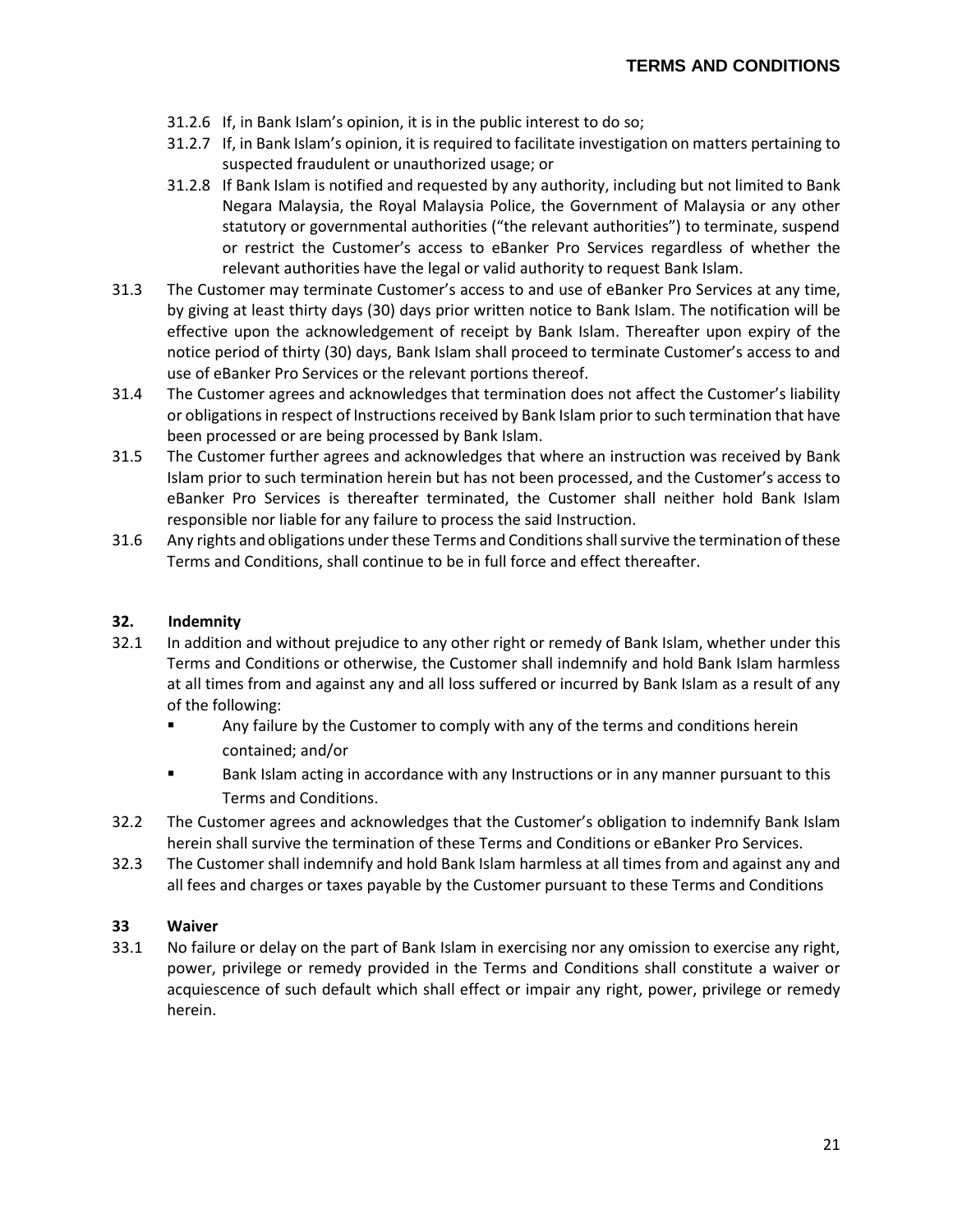## **34. Severability**

34.1 If any provision of this Terms and Conditions is held to be illegal, invalid or unenforceable under present or future laws, such provision shall be fully severable and these Terms and Conditions shall be construed and enforced as if such illegal, invalid or unenforceable provision had never comprised a part hereof and the remaining provision shall remain in full force and effect and shall not be affected by the illegal, invalid or unenforceable provision or by its severance here from.

### **35. Variations of Terms and Conditions**

- 35.1 Bank Islam reserves the right to add, amend, delete or vary any of these Terms and Conditions by way of notice in accordance with clause 38, subject to Clause 35.4, give at least twenty one (21) days' notice of any such addition or amendment terms and conditions.
- 35.2 Notwithstanding the same, the Customer should be able to view the revised Terms and Conditions upon access to eBanker Pro Services.
- 35.3 If the Customer continues to use eBanker Pro Services after the effective date of any additional or amended terms and conditions, or where no effective date is specified, after a period of twenty one (21) days upon their receipt of such notice in accordance with Clause 38.1, then the Customer is deemed to acknowledge and accept such additional or amended terms and conditions and agreed to be bound by them.
- 35.4 The Customer agrees and acknowledges that where the changes or amendments made are necessitated by an immediate need to restore or maintain the security of a transaction of the Customer's Account, Bank Islam may proceed with making such changes and amendments without notice to the Customer.

### **36. Reconstruction**

36.1 The obligations and liabilities of the Customer shall continue to be valid and binding for all purposes whatsoever notwithstanding any change by amalgamation, reconstruction or otherwise which may be made in the constitution of either Bank Islam or the Customer or by any company by which the business of either Bank Islam and the Customer may for the time being be carried on and shall be available to the company carrying on the business for the time being.

### **37 Successors Bound**

37.1 The Terms and Conditions herein shall be binding upon the heirs personal representatives executors and successors in title or the Customer and on the successors in title, assigns of Bank Islam or of any company by which the business of Bank may from the time being be carried on, and the Customer shall not be entitled to assign any of the Customer's rights or obligations under the Terms and Conditions herein unless with the express prior written consent of Bank Islam.

# **38. Notices**

- 38.1 The Customer hereby consents to all notices and other communications which concern the eBanker Pro Services or are required under these Terms and Conditions or may be given by Bank Islam in any on one of the following manners:
	- a) By ordinary post to the Customer last known address in Bank Islam's records and such notification shall be deemed received two (2) days after posting.
	- b) By electronic mail to the Customer last known e-mail address in Bank Islam's records and such notification shall be deemed received twenty four (24) hours after sending.
	- c) By being displayed in Bank Islam's premises and such notification shall be deemed effective upon such display.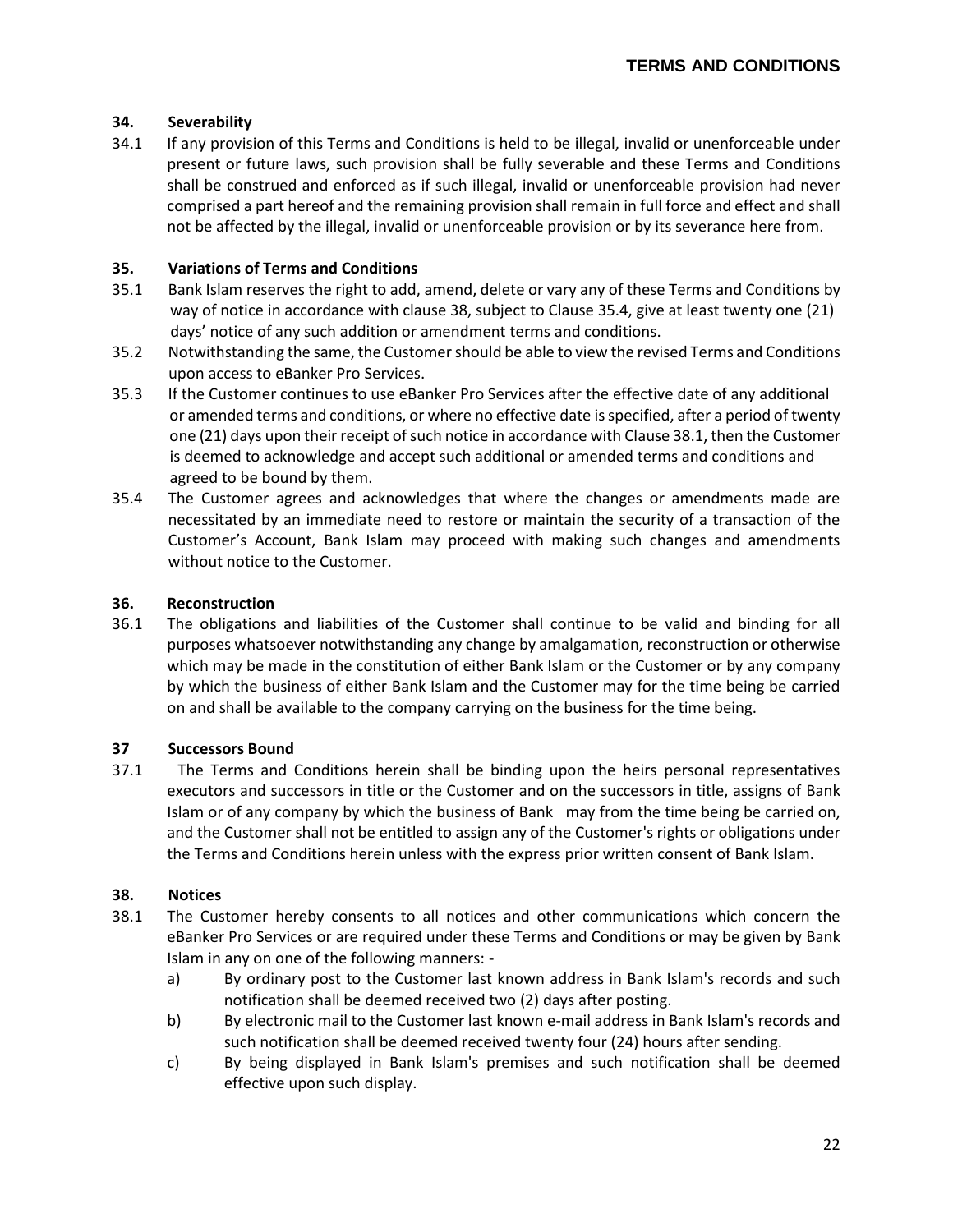- d) By way of advertisement made once in any national newspaper and such notification shall be deemed effective on the date of publication of the advertisement in any such newspaper.
- e) By inserting a notice in Bank Islam's statement of account to the Customer and such notification shall be deemed effective two (2) days after the date of posting of the notice contained in the statement of account to Customer.
- f) Broadcasting a message on Bank Islam website.
- g) If notified to the Customer in any other manner as communicated by Bank Islam.
- 38.2 All notices to Bank Islam concerning the eBanker Pro Services and these Terms and Conditions shall be in writing, signed by the Customer and sent to Bank Islam at the following address or in such other way as Bank Islam may notify the Customer from time to time:

Bank Islam Malaysia Berhad Cash Management Department 30th Floor Menara Bank Islam Jalan Perak, 50250 Kuala Lumpur

### **39. Dispute and Enquiries**

- 39.1 Should there be any enquiries or require any assistance, please refer to Bank Islam eBanker Pro Customer Helpdesk at +603 2782 1314/1315 (from 9 am to 6 pm Monday to Friday except on public holiday in the Federal Territory of Kuala Lumpur) or email at [admin.ebankerPro@bankislam.com.my](mailto:admin.ebankerPro@bankislam.com.my) For the avoidance of doubt, all telephone calls made to Bank Islam eBanker Pro Customer Helpdesk shall be logged by Bank Islam. In addition, the Customer is advised to read Bank Islam's Privacy Notice and Client Charter in Bank Islam's website.
- 39.2 In the event that the Customer has any complaints and/or disputes arising from the eBanker Pro Services and these Terms and Conditions, please refer the matter to Bank Islam at the address stated in Clause 38.2 above and specifying the nature of the Customer's complaint and/or dispute. The parties hereby agree to try to settle the matter amicably.
- 39.3 Subject to Clause 39.4 herein , the Customer may be required to disclose to Bank Islam all relevant information relating to any report, query or complaint including but not limited to the Customer's name, the relevant Account(s) number(s), a description of any such error, query or complaint, date of the disputed transaction or error, an explanation on why the Customer believe it to be an error or why the Customer require more information and the amount(s) involved in the suspected error disputed transaction, query or complaint, as maybe relevant. Notwithstanding this, the Customer shall not, at any time and under any circumstances whatsoever, disclose the Customer's User ID, Password, and Secure Device PIN to any of Bank Islam staff or representative.
- 39.4 Where any communication involves Customer's sensitive or confidential information whether in relation to the Customer's Account(s) or any transactions made in relation thereto or otherwise, Bank Islam does not encourage the communication of any such information via electronic-mail ("e-mail") (not being secure messaging) and the Customer agrees and acknowledges that should the Customer proceed with such mode of communication in relation to such information, the Customer shall undertake all inherent risks associated with such mode of communication and shall not, at any time whatsoever, hold Bank Islam responsible or liable for the security of such information or any Loss suffered in relation thereto.
- 39.5 In the event that Bank Islam requests the Customer to make such report, complaint or query in writing to Bank Islam, the Customer shall do so within seven (7) days thereafter. If no such written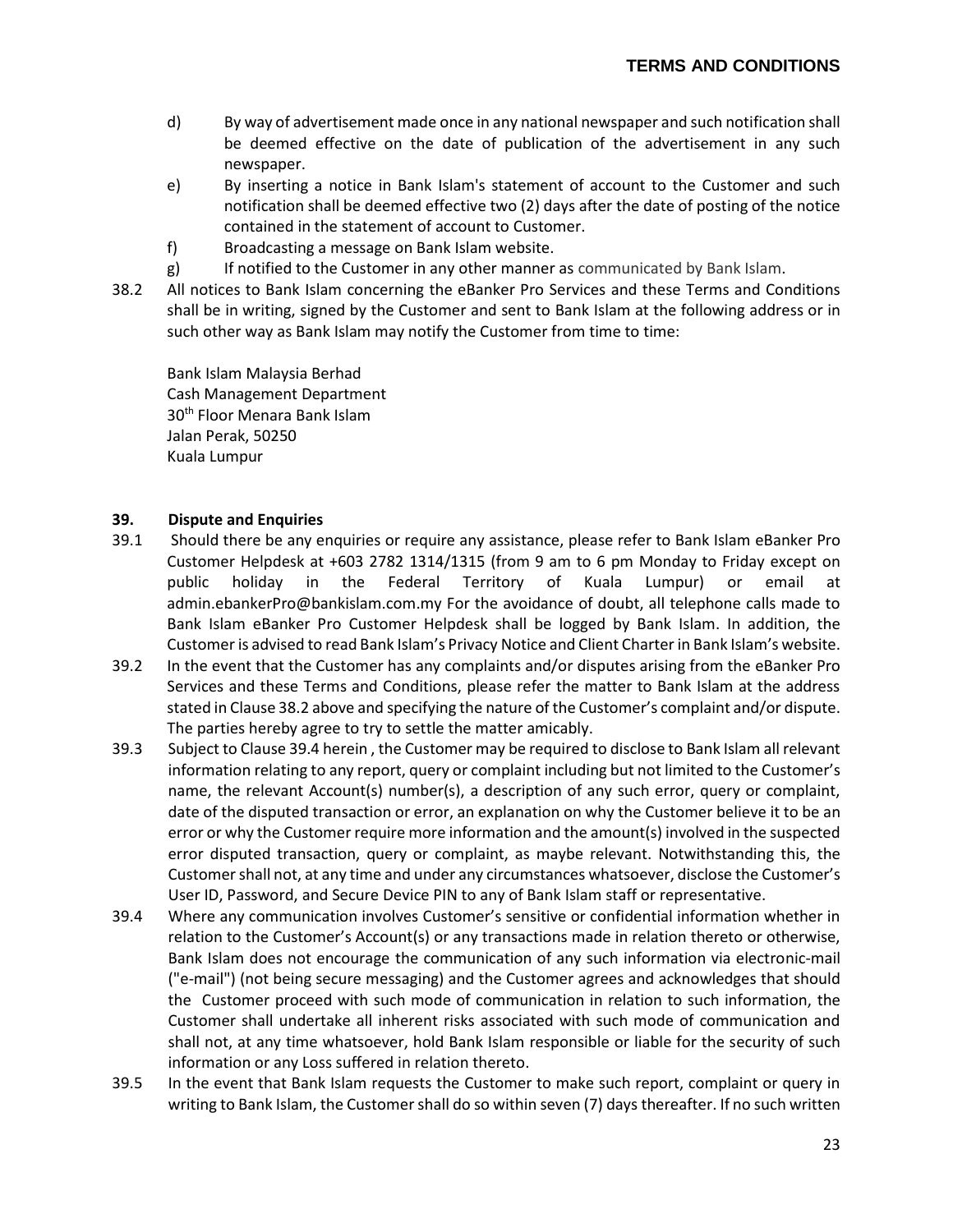report, complaint or query is received by Bank Islam within the said period, Bank Islam will not be under an obligation to conduct any investigation and answer any such query or complaint.

- 39.6 Subject to Clause 39.7 herein, Bank Islam shall endeavour to investigate the complaint, answer the query or inform the Customer of the results of its investigation as soon as practicable or in any case within fourteen (14) days of receipt of such report, query or complaint or where a subsequent written report, query or complaint is requested by Bank Islam pursuant to Clause 39.5 herein, within fourteen (14) days of receipt of such subsequent written report, query or complaint.
- 39.7 If Bank Islam requires more time to conduct its investigation, Bank Islam shall extend the period stated in Clause 39.6 above to such reasonable period which shall as far as reasonably possible not exceed thirty (30) days from the date of receipt of such report, query or complaint or where a subsequent written report, query or complaint is requested by Bank Islam pursuant to Clause 39.5 herein, within thirty (30) days of receipt of such subsequent written report, query or complaint.
- 39.8 The Customer shall as far as possible co-operate and assist Bank Islam in the conduct of its investigations, including allowing Bank Islam and its investigation team to access the device(s) used for the disputed transaction such as the personal computers, laptops, tablets, mobile devices within five (5) Business Days from the date the Customer reported Customer's query or complaint to Bank Islam eBanker Pro Customer Helpdesk as stated in Clause 39.1 herein.
- 39.9 Subject to the provisions of this Terms and Conditions, upon the completion of an investigation, Bank Islam shall make reasonable endeavours to correct any error promptly and to make the necessary adjustments to the Customer's Account(s) and notify the Customer of the adjustments made pursuant thereto.
- 39.10 In any case, Bank Islam shall inform Customer of the results of the investigation within fourteen (14) days of the completion of Bank Islam's investigations in Clause 39.6 or 39.7 herein, as the case may be.
- 39.11 Subject to Clause 39.6 herein, Bank Islam, as the case may be, assures total reimbursement to Customer in the event Customer suffer monetary losses due to direct loss from the Customer's Account arising from Customer's use of eBanker Pro Services and the Banking Services provided always the losses were due to Bank Islam's system malfunctioning wherein such malfunctioning will be subject to confirmation by Bank Islam.
- 39.12 Where the Customer is not satisfied with the outcome of the investigation or of the Customer's complaint, the Customer may appeal against such outcome by referring such complaint to the Ombudsman for Financial Services.

### **40. Force Majeure**

40.1 Bank Islam shall not be responsible for any failure to perform any of Bank Islam's obligations under any relevant agreements if Bank Islam's performance is prevented, hindered or delayed by Force Majeure. If Force Majeure occurs and Bank Islam is prevented and hindered from performing any of its obligations hereunder or in any relevant Agreement, Bank Islam's obligations shall be suspended so long as the Force Majeure continues. Bank Islam shall not be liable for any inconvenience, loss, damages suffered or incurred by Customer or any third party arising from Bank Islam's failure or delay in performing its obligations due to any Force Majeure.

#### **41. Law and Jurisdiction**

41.1 These terms and conditions are governed by and are to be construed in accordance with the laws of Malaysia. By accessing this website and/or using the services provided herein by Bank Islam,